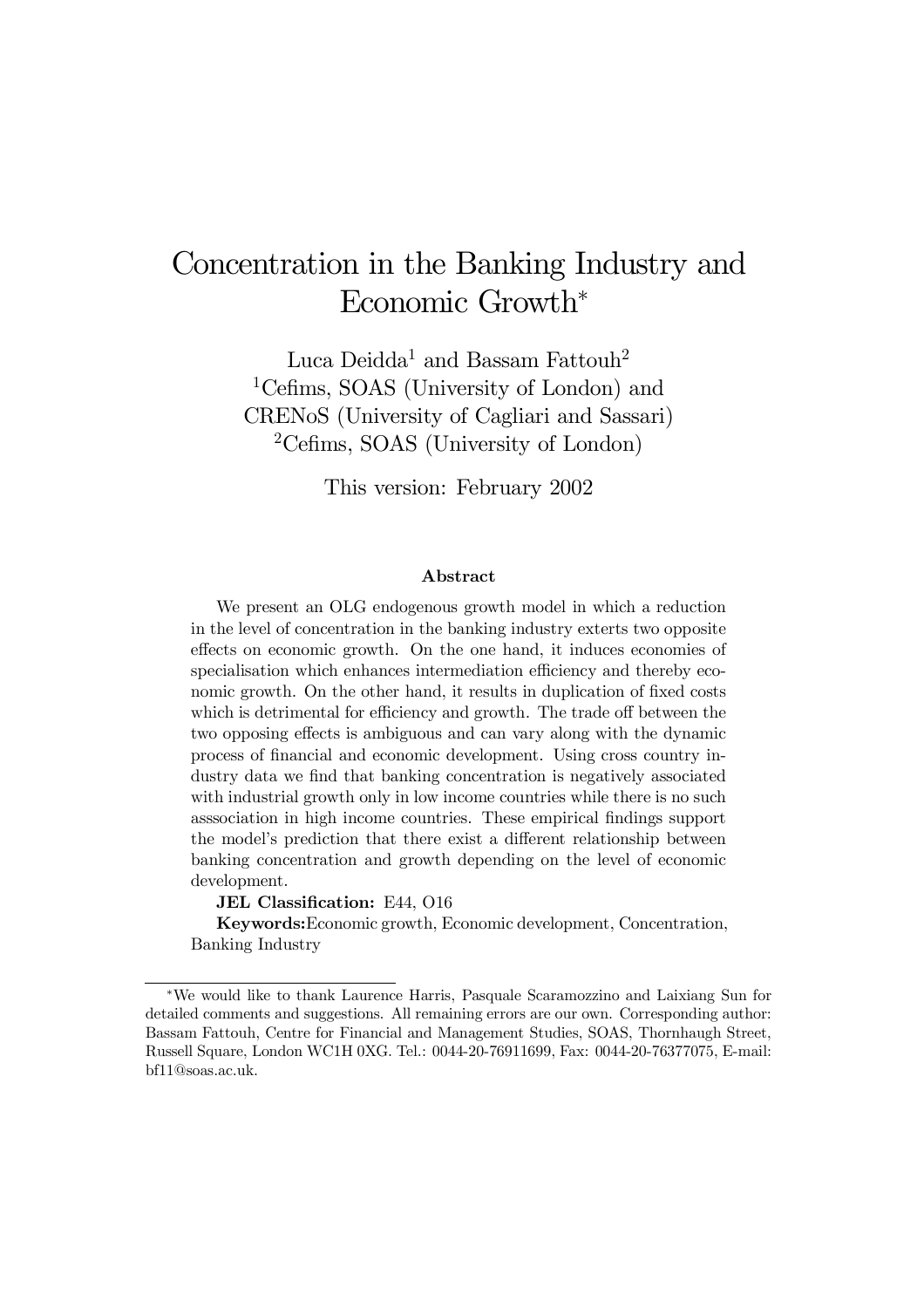# 1. Introduction

The recent theoretical literature on finance and development establishes that financial development and long run economic growth are linked phenomena. Various models within this literature predict that the development of financial intermediation services contributes to growth since, by creating liquidity and risk diversification opportunities and mitigating informational asymmetries by means of monitoring and screening technologies, it favours the allocation of financial resources toward the most productive investment projects.<sup>1</sup> An extensive amount of empirical work offers support for this leading view. Cross country linear econometric analyses, like for instance King and Levine (1993a, 1993b), document the existence of a strong relationship between initial financial development and subsequent growth.2 Other studies, like for instance Rajan and Zingales (1998) confirm that financial development can have a causal role in the growth process.3

Comparatively less attention has been paid, so far, to the issue of whether the provision of growth inducing intermediation services is affected by structure of the credit market. The traditional argument suggests that departures from perfect competition are detrimental for growth insofar they are bound to generate inefficiencies in the allocation mechanism provided by the credit market. However, it is a well known fact that in a second best world moving toward perfect competition does not necessarily guarantee Pareto improvements. Hence, to the extent that financial intermediaries emerge as a second best response to the (informational) imperfections endemically associated with financial transactions, there is no reason to expect that an increase in the degree of competition and a reduction of concentration in the credit industry would necessarily improve the efficiency of intermediation.

On this account, DellíAriccia (2000) and Gehrig (1998) find that competition in the credit industry has an ambiguous effect on socially valuable screening activity by financial intermediaries.4 Along similar lines, Petersen and Rajan

 $1$ Khan (2001), Boyd and Smith (1998), Acemoglu and Zilibotti (1997), Roubini and Salai-Martin (1995), De Gregorio (1993), King and Levine (1993b), Bencivenga and Smith (1991, 1993, 1995), Saint-Paul (1992), Levine (1991) and Greenwood and Jovanovic (1990), are key examples of this strand of literature. Comprehensive surveys on the topic are those by Levine (1997) and Pagano (1993).

<sup>2</sup>Other cross sectional studies are those by Jose De Gregorio and Guidotti (1995), and Roubini and Sala-i-Martin (1992).

<sup>&</sup>lt;sup>3</sup>For another approach to the issue of causality between finance and growth see Levine, Loayza and Beck (2000).

<sup>4</sup>See also Manove, Pagano and Padilla (2000) in which monopolistic power might induce an efficient level of screening.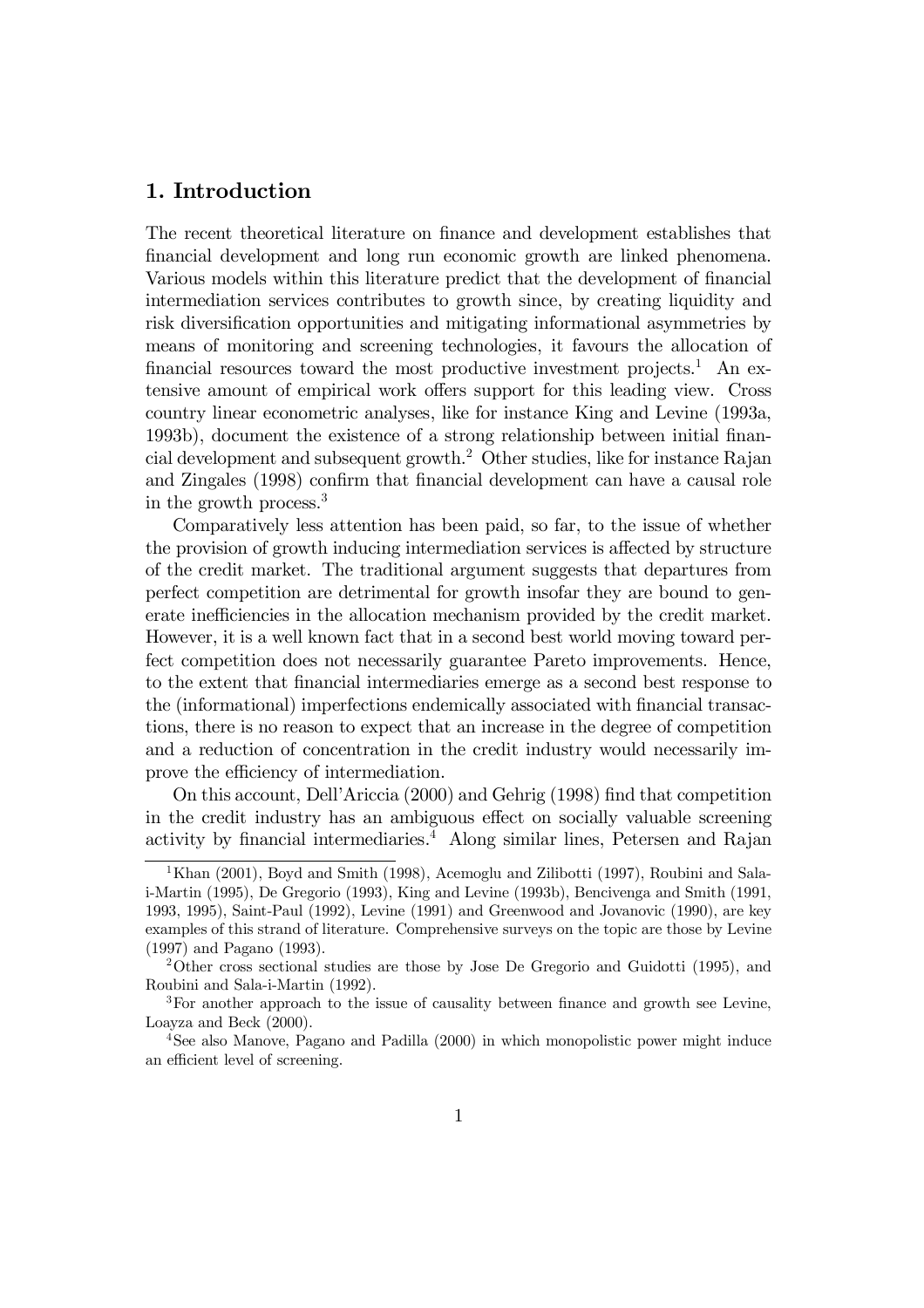(1995) argue that monopolistic power facilitates the establishment of lending relationships which facilitates valuable firms' access to credit.<sup>5</sup> Cetorelli and Peretto (2000) elaborate further on this line of thought by proposing a model in which the type of lending relationship emerging in the context of competitive credit markets can have negative consequences for capital accumulation, while banks' market power can be beneficial for growth. The argument is that in presence of market power, banks have more incentive to undertake screening activities since they can extract a rent from the information advantage this would generate. However, associated with this rent is the typical inefficiency in quantities generated by monopolistic behaviour. Under specific conditions, the optimal trade-off between the two effects is achieved by an oligopolistic structure of the credit market.

Empirical tests of the relationship between market structure and growth offer mixed evidence. Bonaccorsi and DellíAriccia (2000), and Petersen and Rajan (1995) offer evidence that firms are less credit constrained and face cheaper credit the more concentrated is the credit market. On the other hand Cetorelli and Gambera (2001) find that, although some firms and industries benefit from greater banking concentration, the overall impact on industrial growth is negative. Black and Stranhan (2002) find that less concentration is associated with higher levels of newly created firms.

In this paper we abstract from the issue of lending relationships and other sources of inefficiency that perfect competition might induce in the presence of non trivial asymmetric information problems. Instead, the focus is on the trade off between economies to scale and economies to specialisation in the provision of financial intermediation services within the context of a growth model characterised by a monopolistically competitive credit market with costly financial transactions.6 Within this set up, a reduction in the level of concentration of the banking industry has two opposite effects. On the one hand it induces duplication of fixed costs, which is detrimental for efficiency of financial transactions and thereby economic growth. On the other hand it increases specialisation which enhances efficiency and growth. One interesting feature of the model is that the trade off between the two opposite effects of concentration changes along the process of economic development. For instance, whenever the marginal effect of specialisation on intermediation costs is increasing in the level of concentration (i.e. decreasing returns to specialisation), the specialisation effect dominates at sufficiently low levels of economic development, while the net

 $5$ Other contributions on the subject include Shaffer (1998) and Riordan (1993).

<sup>6</sup>On the existence of economies of specialisation in the banking industry with reference to the US economy and their significance see Sussman and Zeira (1995).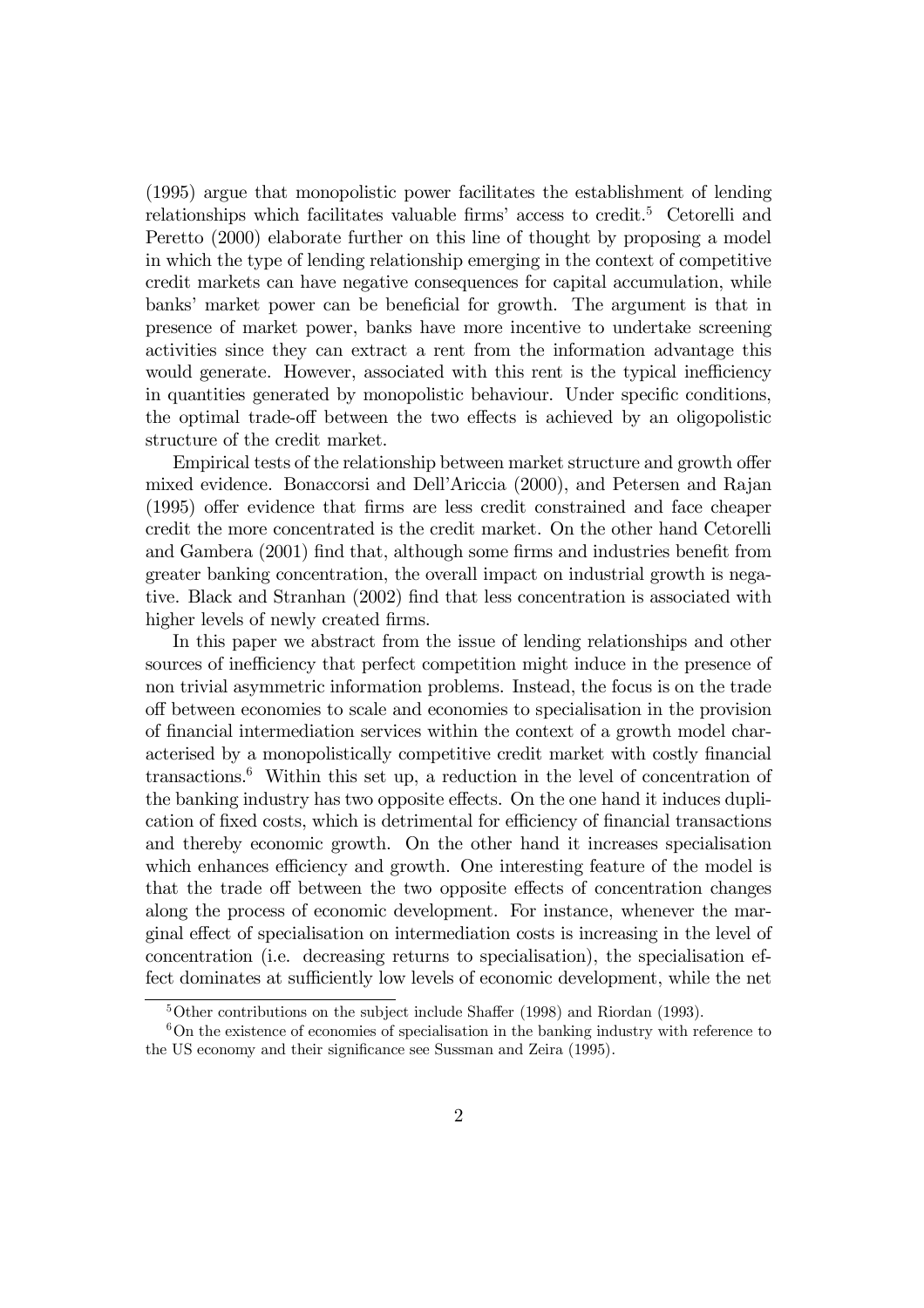growth-effect of the interaction between specialisation and duplication effects becomes negative at sufficiently high levels of development.

We explore the model's implications using Rajan and Zingales' (1998) crosscountry industry data set, augmented recently by Cetorelli et al (2001) to include various measures of concentration of the banking sector. We split their sample into high and low income countries, and examine the relationship between concentration and industrial growth in each of the two sub-samples. We find that concentration in the banking industry is negatively associated with growth only in low-income countries, while there is no such association in highincome countries. These results support the model's prediction that there exists a different relationship between banking concentration and industrial growth depending on the level of economic development. They also suggest that greater competition among banks is more likely to promote growth in low-income countries, while in high income countries the benefits that arise from further specialisation may not be important enough to offset the costs associated with the duplication effect.

The paper is organised as follows. Section 2 presents the model while section 3 discusses the empirical methodology and results. The last section concludes.

# 2. The Model

The economy is made of a continuum of firms and overlapping generations of individuals of size 1. Individuals are identical and live for two periods. They derive utility from consumption in each of the two periods according to  $U =$  $\ln c_t + \beta \ln c_{t+1}$  where  $c_t$  and  $c_{t+1}$  are consumption in the first and second period of life, respectively, for an individual born at time t, and  $\beta$  is the intertemporal discount factor. Each young individual is endowed with 1 unit of labour which s/he supplies inelastically to firms earning a salary  $w_t$  which is partly consumed in the first period of life and partly saved to finance consumption in the second period. With logarithmic preferences, individual savings are equal to  $S_t = sw_t$ where  $s = \beta/(1 + \beta)$ . Savings finance firms' capital accumulation, i.e.  $k_{t+1} =$  $sw_t$ , where  $k_{t+1}$  is capital per head.

Firms are identical and operate in a perfectly competitive fashion. Production is based on following production function:

$$
Y_t = \phi A_t K_t^{\alpha} (A_t L)^{1-\alpha}, \qquad (2.1)
$$

where  $Y_t$  is the level of output produced by a single firm combining capital  $K_t$ and labour, L.  $A_t = K_t/L = k_t$  is the standard learning by doing externality.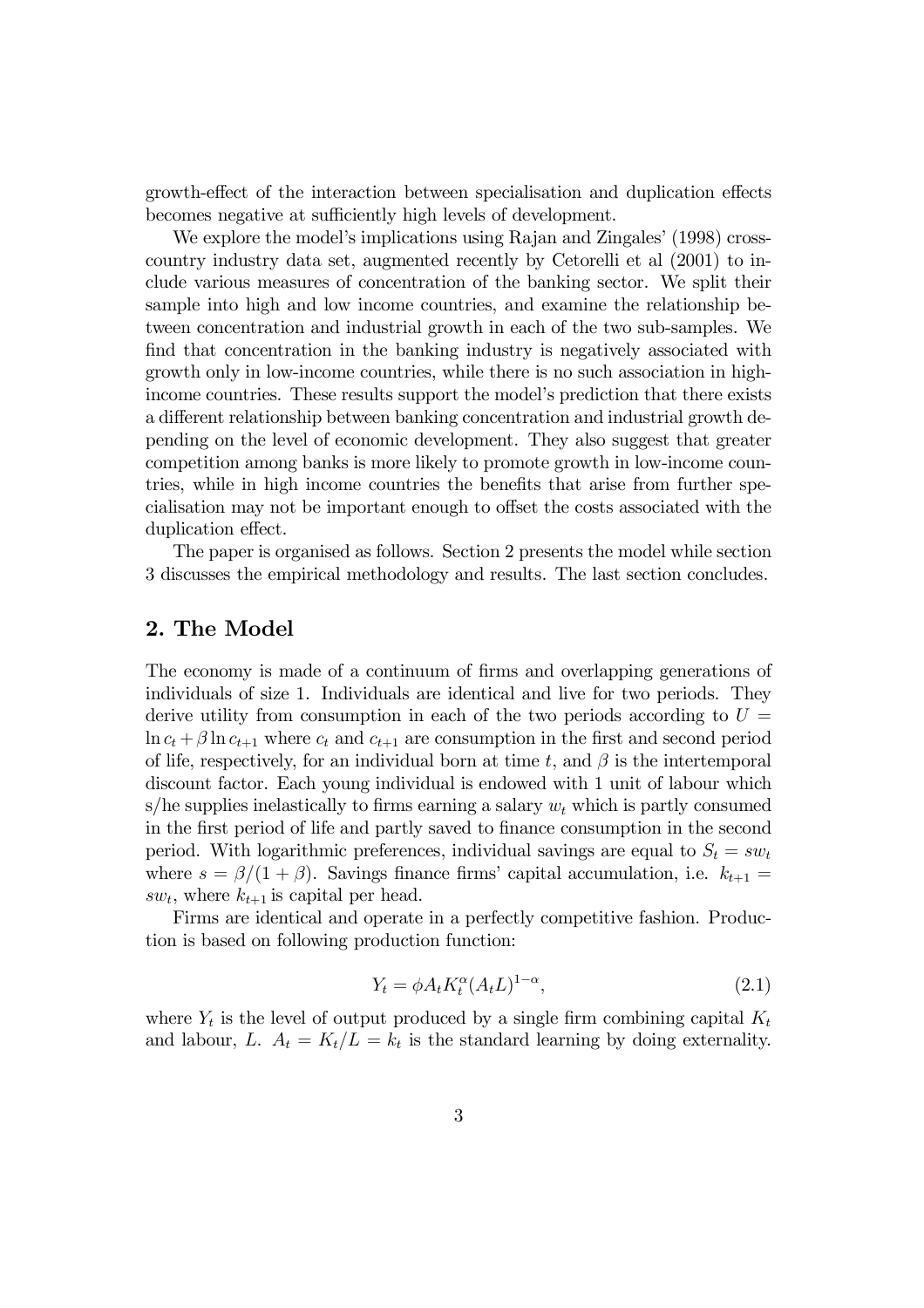Factors are paid their marginal product:

$$
w_t = (1 - \alpha)\phi A_t^{1 - \alpha} k_t^{\alpha} \tag{2.2}
$$

$$
R_t = \alpha A_t k_t^{\alpha - 1} A_t^{1 - \alpha}.
$$
\n(2.3)

We assume that financing firms' capital accumulation requires a fixed cost  $C$ plus a cost  $c(z)$  per unit of lending, where z is the mass of firms being funded, both measured in terms of consumption of real resources.<sup>7</sup> We assume

$$
\frac{dc}{dz} = c'(z) > 0\tag{2.4}
$$

which implies economies to specialisation.<sup>8</sup> This cost structure justifies the emergence of a credit market where intermediaries pool savings and fund firms' investments. The existence of economies to specialisation implies that the credit market can be characterised by the presence of more than one intermediary. We assume that the intermediaries operate in the context of a standard monopolistic competition framework, with no strategic interaction among players.

## 2.1. Intermediaries Behaviour and Equilibrium in the Credit Market

The single bank balance sheet can be written as

$$
D_t = \int_0^{z_t} b_t z_t + \int_0^{z_t} c(z) b_t dz + C,
$$
\n(2.5)

where  $D_t$  are deposits pooled by the bank,  $\int_0^{z_t} b_t z_t$  is aggregate loans of the bank, and  $\int_0^{z_t} c(z) dz$  plus C is the aggregate consumption of real resources necessary to perform the intermediation service, given the amount of per firm loan,  $b_t$ , and the mass of firms funded,  $z_t$ .

Banks act as price takers in the market for deposits. Hence they take the interest rate on deposits,  $R_{t+1}^d$ , as given. For a given level of the interest rate on loans  $R_{t+1}$  the profits of the representative bank (all banks are identical) can be written as

<sup>7</sup>The assumption of costly financial transactions is consistent either with a transaction costs interpretation or with the existence of informational asymmetries (not explicity modelled here) that are efficiently eliminated by incurring costs.

<sup>8</sup>The assumption implies that as the mass of firms funded by the bank decreases, the average cost of monitoring is reduced. We interpret this effect as economies to specialisation to the extent that the cost of monitoring a firm decreases the closer the bank is to the firm. Hence, to a higher mass of firms it corresponds a higher degree of firms' variety with respect to monitoring costs, and hence higher average variable costs. See Sussman (1993) for model which introduces a similar concept of economies of specialisation.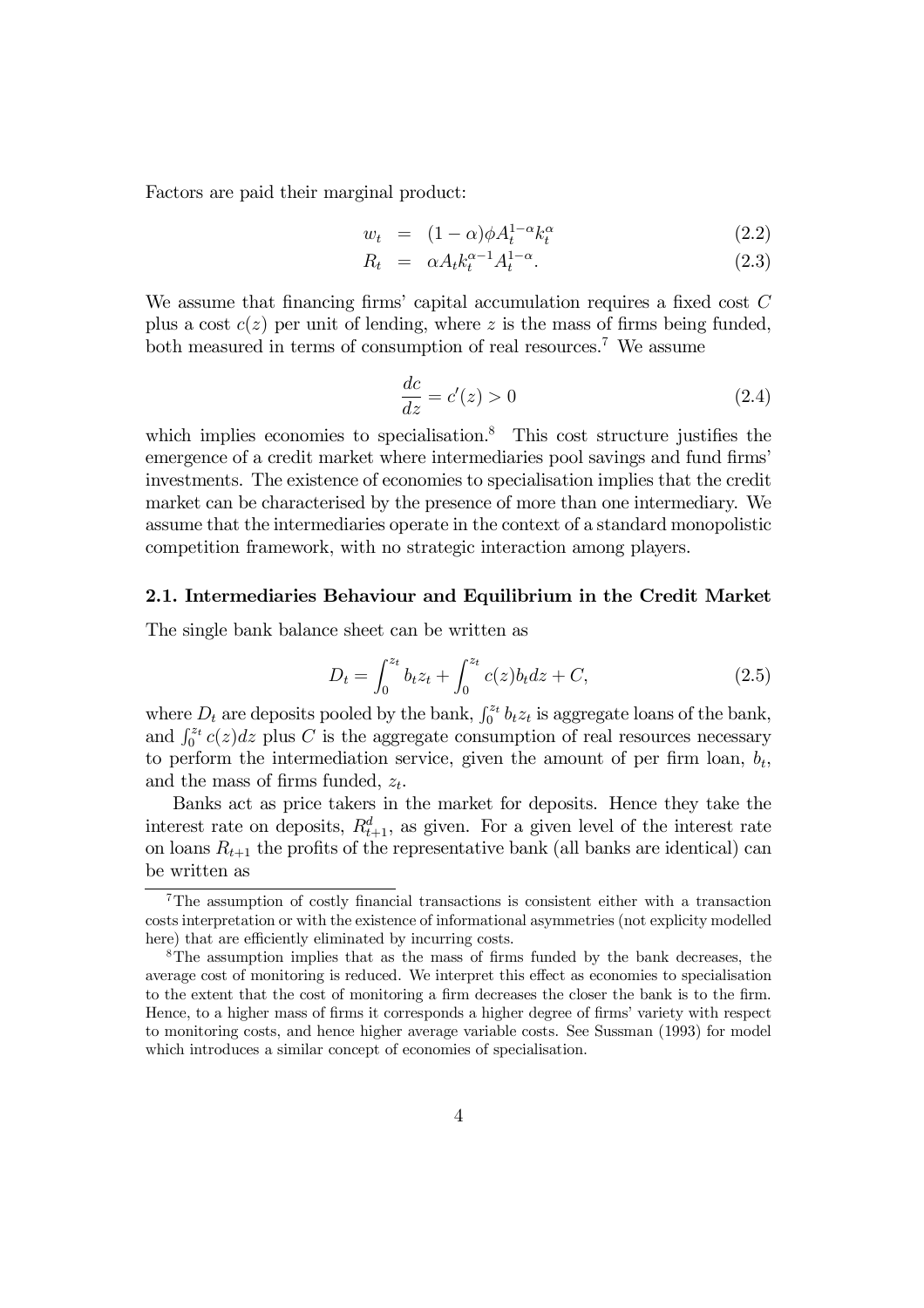$$
\pi_t = \int_0^{z_t} R_{t+1} b_t (R_{t+1}) dz - R_{t+1}^d D_t, \qquad (2.6)
$$

where

$$
b_t(R_{t+1}) = \left[\frac{\alpha \phi A_{t+1}}{R_{t+1}}\right]^{\frac{1}{1-\alpha}}
$$
\n(2.7)

is the demand for loans by the individual firm.<sup>9</sup> According to expression  $(2.6)$ bank's profits are given by total revenues  $\int_0^{z_t} R_{t+1} b_t(R_t) dz$  minus costs,  $R_{t+1}^d D_t$ . Each bank selects the level of  $R_t$  and the level of  $z_t$  in order to maximise profits. Since banks are identical we focus on symmetric equilibria in which  $z_t$  and  $R_{t+1}$  are the same across banks. The choice of  $z_t$  is subject to a feasibility constraint  $z_t \leq 1/n_t$ , where  $n_t$  is number of operating banks. We assume that the individual bank takes  $n_t$  as given and also disregards other banks' actions with respect to  $R$ . The maximisation problem faced by the representative bank is

$$
\max_{\{R_t, z_t\}} \int_0^{z_t} R_{t+1} \left[ \frac{\alpha \phi A_{t+1}}{R_{t+1}} \right]^{\frac{1}{1-\alpha}} dz - R_{t+1}^d D_t
$$
\n
$$
z_t \le 1/n_t
$$
\n
$$
D_t = \int_0^{z_t} 1 + c(z) dz \left[ \frac{\alpha \phi A_{t+1}}{R_{t+1}} \right]^{\frac{1}{1-\alpha}} + C.
$$
\n(2.8)

The set of first order conditions is

$$
R_{t+1} = \frac{R_{t+1}^d \int_0^{z_t} 1 + c(z) dz}{\alpha z_t}
$$
  
\n
$$
\lambda = \left[ \frac{\alpha \phi A_{t+1}}{R_{t+1}} \right]_0^{\frac{1}{1-\alpha}} \{R_{t+1} - [1 + c(z_t)]\} R_{t+1}^d,
$$
\n(2.9)

where  $\lambda = 0$  if the optimal level of  $z_t$  satisfies  $z_t < H/n_t$  as a strict inequality. In equilibrium, for any two banks j and  $i z_t^i = z_t^j$ . If  $z_t = z_m < 1/n_t$  banks operate as local pure monopolists. Otherwise, they equally share the market, i.e.  $z_t =$  $1/n_t$ . As we are interested in movements of the market share  $z_t$  we concentrate on the latter case in which the market share constraint is binding. Given the

<sup>&</sup>lt;sup>9</sup>Note that in equilibrium demand for capital at time t,  $b_t(.)$ , equals capital per firm at period  $t + 1, K_{t+1}$ .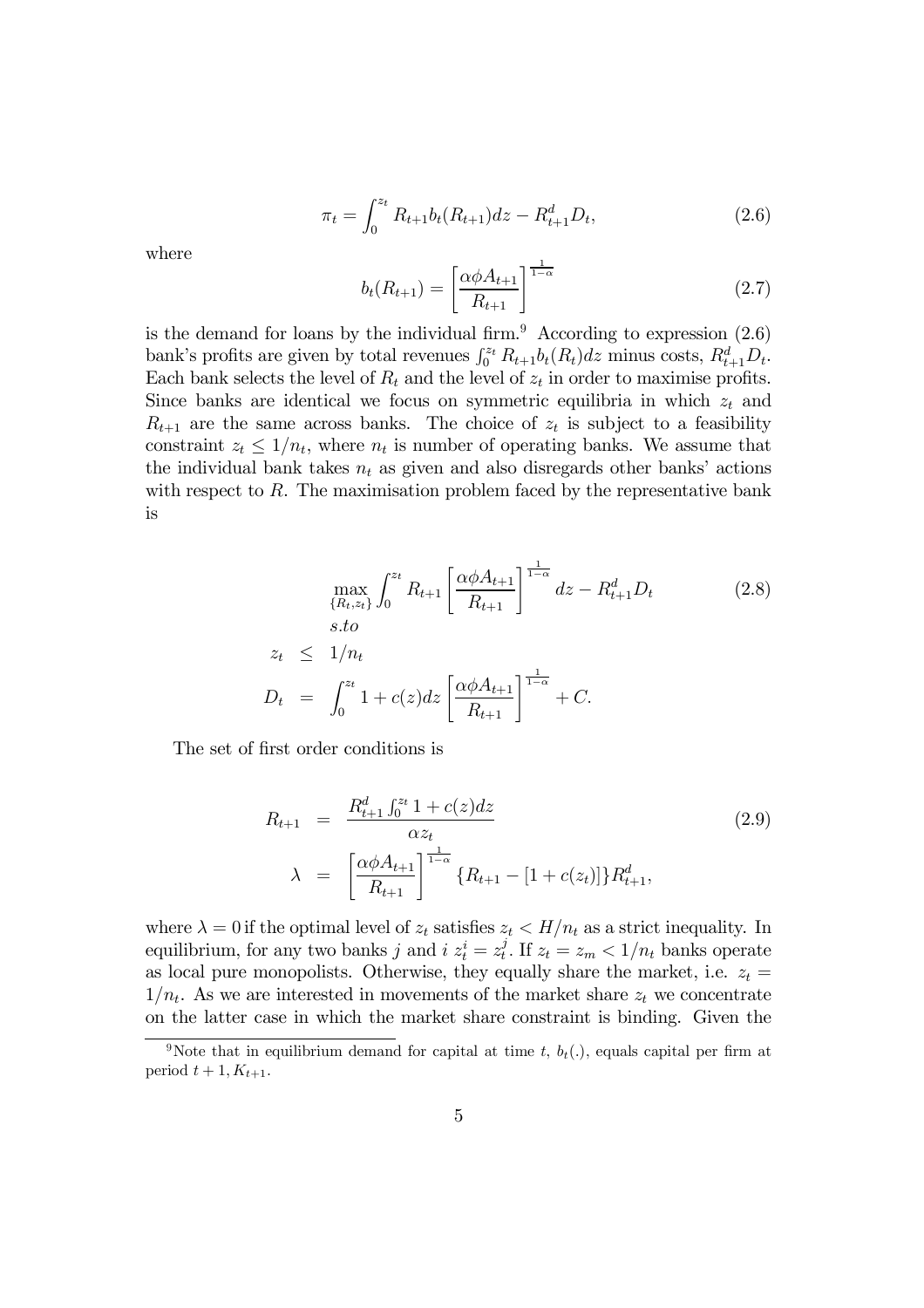optimal level of  $R_{t+1}$  (see equation (2.9)), the value function describing the profits of the representative bank is

$$
\pi_t = R_t^d \int_0^{z_t} 1 + c(z) dz \left(\frac{1 - \alpha}{\alpha}\right) b_t - R_t^d C.
$$
 (2.10)

#### 2.2. Macroeconomic Equilibrium

In equilibrium,  $A_t = k_t^{1-\alpha}$  holds, so that  $R_t = \alpha \phi$ . Hence, recalling that  $k_{t+1} =$ sw<sub>t</sub>, and assuming  $z_t = 1/n_t$ , the set of equations describing the equilibrium is

$$
R_{t+1}^d = \frac{\alpha^2 \phi z_t}{\int_0^{z_t} 1 + c(z) dz} \tag{2.11}
$$

$$
w_{t+1} = (1 - \alpha)\phi k_{t+1} \tag{2.12}
$$

$$
k_{t+1} = \frac{[s(1-\alpha)\phi k_t - C/z_t]}{\int_0^{z_t} 1 + c(z)dz/z_t}
$$
\n(2.13)

$$
\pi_t = R_t^d \int_0^{z_t} 1 + c(z) dz \left(\frac{1 - \alpha}{\alpha}\right) k_{t+1} - R_t^d C \tag{2.14}
$$

Correspondingly, the equilibrium growth rate for the economy is

$$
g_t = \frac{[s(1-\alpha)\phi - C/k_t z_t]}{\int_0^{z_t} 1 + c(z)dz/z_t} - 1 = \frac{[s(1-\alpha)\phi - C/k_t z_t]}{\bar{c}(z_t)} - 1
$$
 (2.15)

with 
$$
z_t = 1/n_t
$$
, and  $n_t \le n_t^{\max} \equiv \frac{(1-\alpha)^2 \phi s}{C} k_t$ . (2.16)

where  $\bar{c}(z_t) = \int_0^{z_t} 1 + c(z)dz/z_t$  is average variable costs of intermediation, and  $n_t^{\text{max}}$  is the maximum number of banks which could operate in the economy given the zero profit condition,  $\pi_t = 0$ , associated with a perfectly contestable credit market. It can be noticed that  $n_t^{\max}$  is a linear increasing function in the level of economic development. When the credit market is fully contestable, the number of operating banks in the economy is positively associated with the level of economic development,  $y_t$ , which implies that  $z_t$  would be negatively related to  $y_t$ . More generally, once we fixed a certain degree of contestability and the associated level of per bank equilibrium profits, say  $\bar{\pi}$ , then similarly to the case of perfect contestability, the equilibrium level of concentration would be decreasing in the level of economic development. To verify this note that starting at  $\pi_t = \bar{\pi}$ , as  $k_t$  increases, holding fixed the number of banks, the equilibrium level of bank profits,  $\pi_t$ , raises above  $\bar{\pi}$  which stimulate the entrance of new banks. Therefore, the number of operating banks increase and  $z_t$  is reduced up to the point that equality  $\pi_t = \bar{\pi}$  holds.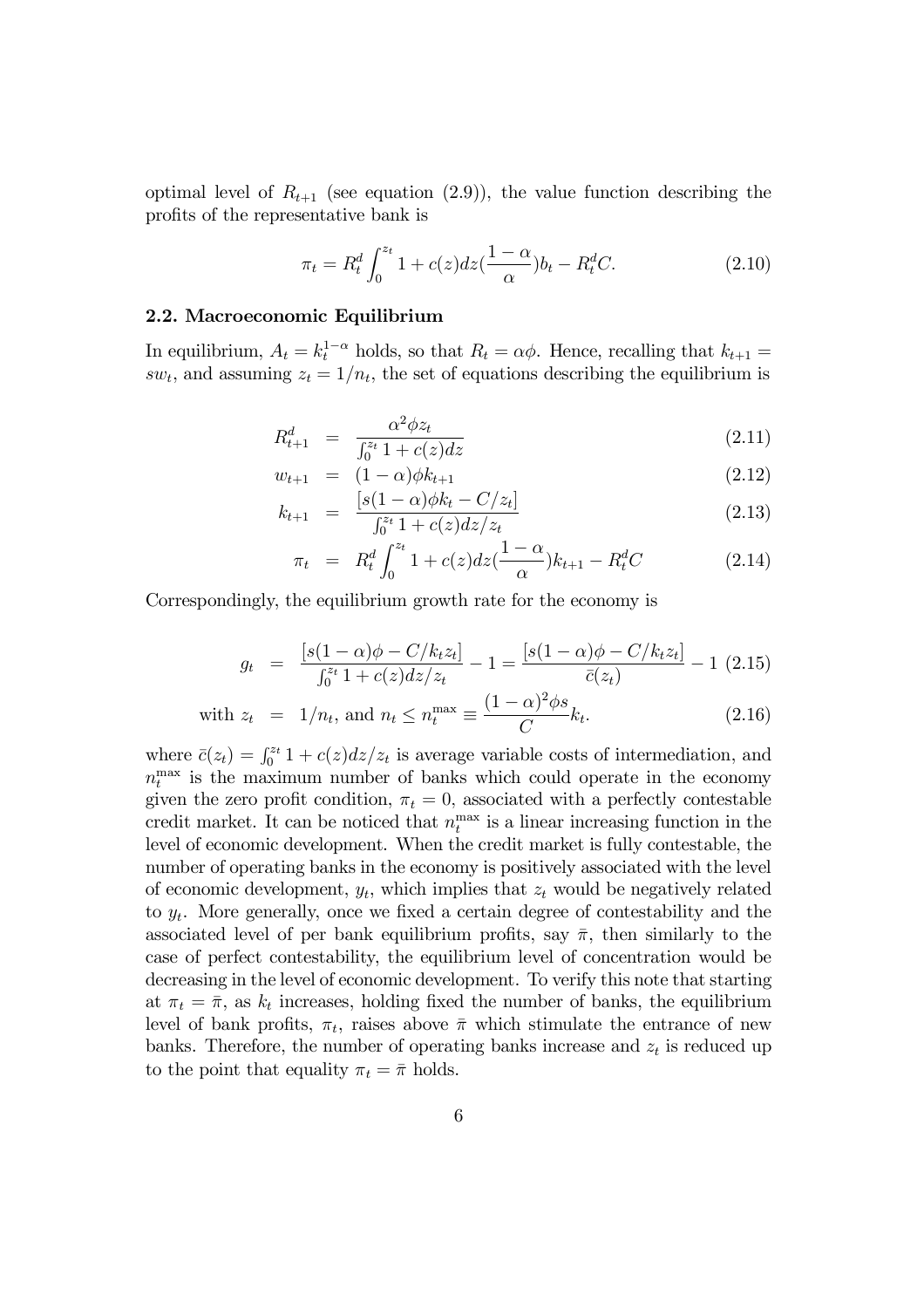## 2.3. Concentration in the credit market and economic growth

The analysis of equation (2.15) reveals that the concentration level  $z_t$  affects the growth rate of the economy in two opposite ways. On one side a reduction in the level of concentration implies more specialisation, which reduces the average variable costs  $\bar{c}(z_t) = \int_0^{z_t} 1 + c(z) dz/z_t$ . In fact, as long as  $c'(z_t) > 0$ ,

$$
\frac{d\bar{c}(z_t)}{dz_t} = \frac{[1 - c(z_t)]z_t - \int_0^{z_t} 1 + c(z)dz]}{[\int_0^{z_t} 1 + c(z)dz]^2} > 0
$$
\n(2.17)

holds, so that if  $z_t$  decreases, this reduces  $\bar{c}(z_t)$ . Since  $\bar{c}(z_t)$  affects growth negatively, this specialisation effect is beneficial for growth. On the other hand, a reduction in the level of concentration, which is always associated with an increase in the number of operating banks, implies an increase in total fixed costs  $n_t C$ . This cost duplication effect has adverse consequences for growth. In principle, the trade off between these two effects is ambiguous. This can be seen by looking at the derivative of  $g_t$  with respect to  $z_t$  which is equal to:

$$
\frac{dg_t}{dz_t} = \frac{s(1-\alpha)\phi\{\int_0^{z_t} 1 + c(z)dz - [1 + c(z_t)]z_t\} + [1 + c(z_t)]C/k_t}{[\int_0^{z_t} 1 + c(z)dz]^2},
$$
(2.18)

which is positive if

$$
s(1-\alpha)\phi\left\{\int_0^{z_t} 1 + c(z)dz - [1 + c(z_t)]z_t\right\} + \overbrace{[1 + c(z_t)]C/k_t}^B > 0 \tag{2.19}
$$

and negative otherwise. The term A is negative due to the specialisation effect, while the term B, which refers to the duplication effect, is positive.

Assume that the magnitude of the specialisation effect decreases faster than the duplication effect as  $z_t$  decreases due to new entrances in the credit market stimulated by economic development. Then, we should observe that the growth effect of an increase in concentration is negative at sufficiently low levels of economic development, and positive otherwise. For instance, if we assume  $c(z_t) = az_t$  (with  $a > 0$ ) condition (2.19) reduces to:

$$
-s(1-\alpha)\phi \frac{az_t^2}{2} + \frac{[1+az_t]|C}{k_t} > 0,
$$
\n(2.20)

which implies that, for a given level of  $k_t$ , an increase in the concentration level is detrimental for growth for  $z_t$  greater than some critical value  $z^*$ . Let us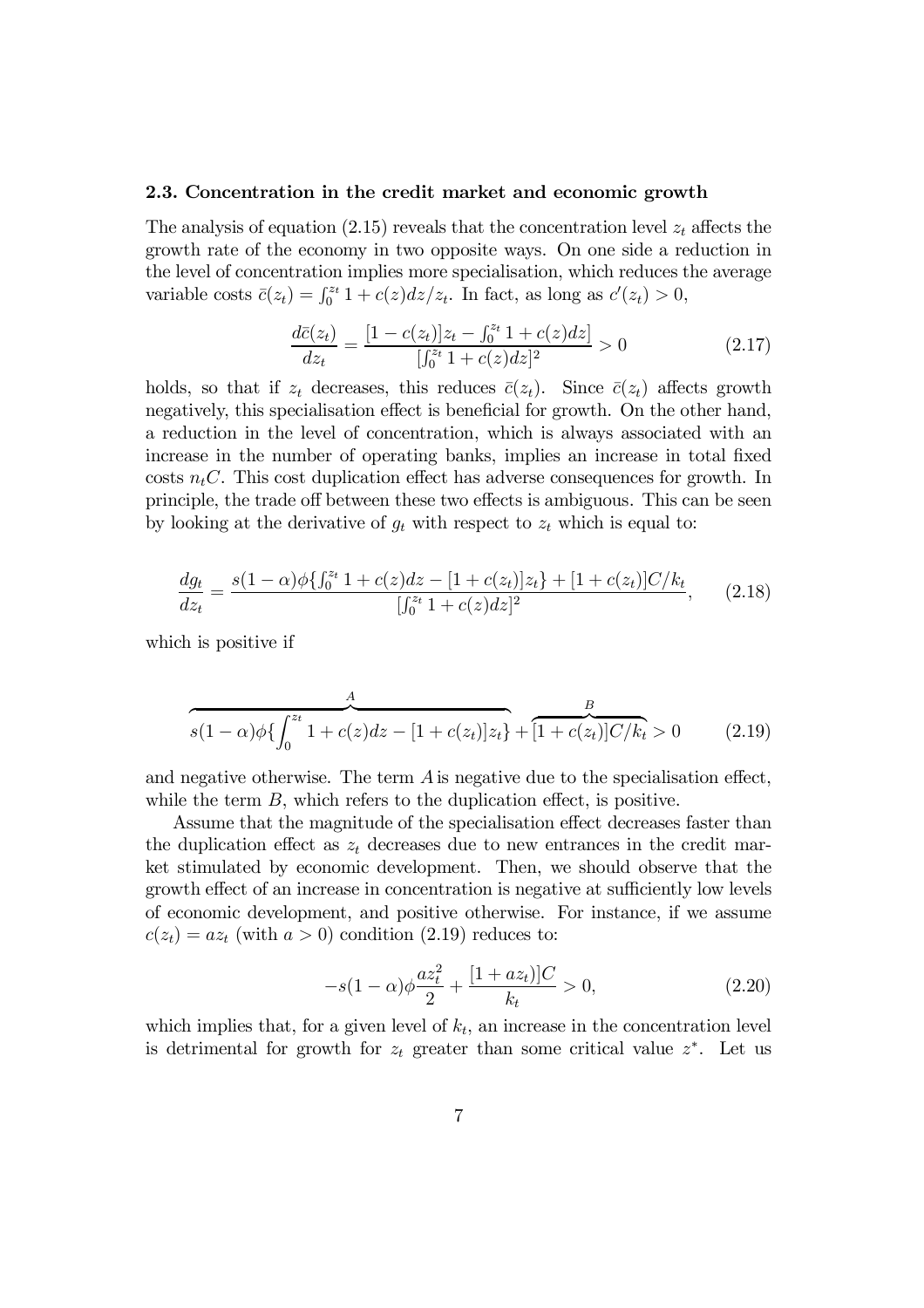assume that the credit market is perfectly contestable so that  $n_t = n_t^{\max}$ . Under this hypothesis, by applying expression (2.16) we get

$$
z_t = \frac{C}{(1-\alpha)^2 \phi s k_t} \tag{2.21}
$$

and by substituting in condition (2.20) we have

$$
-\frac{aC^2}{2(1-\alpha)^3\phi sk_t^2} + \frac{[(1-\alpha)^2\phi sk_t + aC)]C}{(1-\alpha)^2\phi sk_t^2} > 0,
$$
\n(2.22)

so that under the assumption of a perfectly constestable credit market concentration has a positive (negative) growth effect for

$$
k_t > (\langle \rangle \frac{aC}{(1-\alpha)^2 \phi s} \left[\frac{2\alpha - 1}{2(1-\alpha)}\right] \equiv k^*, \tag{2.23}
$$

where  $k^*$  is positive for  $\alpha > 1/2$ . Hence, for  $k_t > k^*$ , perfect contestability produces excessive proliferation of banks, i.e. too little concentration, while the opposite is true for  $k_t < k^*$ . By the continuity argument, for  $k_t < k^*$ , a reduction in the concentration level due to an increase in the degree of contestability of the credit market is surely growth inducive. On the other hand, for  $k_t > k^*$ , a reduction in the concentration forced by increased contestability is more likely to be detrimental for growth the higher is the status quo level of contestability. By the same token, the above discussion implies that we should observe a different relationship between concentration and growth at different levels of economic development.

# 3. Empirical Specification, Data and Results

We examine the relationship between the concentration of the banking system and industrial growth using Rajan and Zingales (1998) cross-country industry data, augmented recently by Cetorelli et al (2001) to include various measures of concentration of the banking sector. The sample includes 36 industries (all belonging to the manufacturing sector) from 41 countries, yielding a very large sample consisting of 1150 observations.<sup>10</sup> In order to test whether the relationship between banking concentration and growth is different depending on the level of economic development, we split the sample into high-income (mainly OECD economies) and low-income countries.<sup>11</sup> For each sub-sample, we esti-

 $10$  For a detailed description of the data set, see Rajan and Zingales (1998).

<sup>&</sup>lt;sup>11</sup>We split the overall sample based on the World Bank classification. The list of countries in each of the sub-samples is reported in Table 1.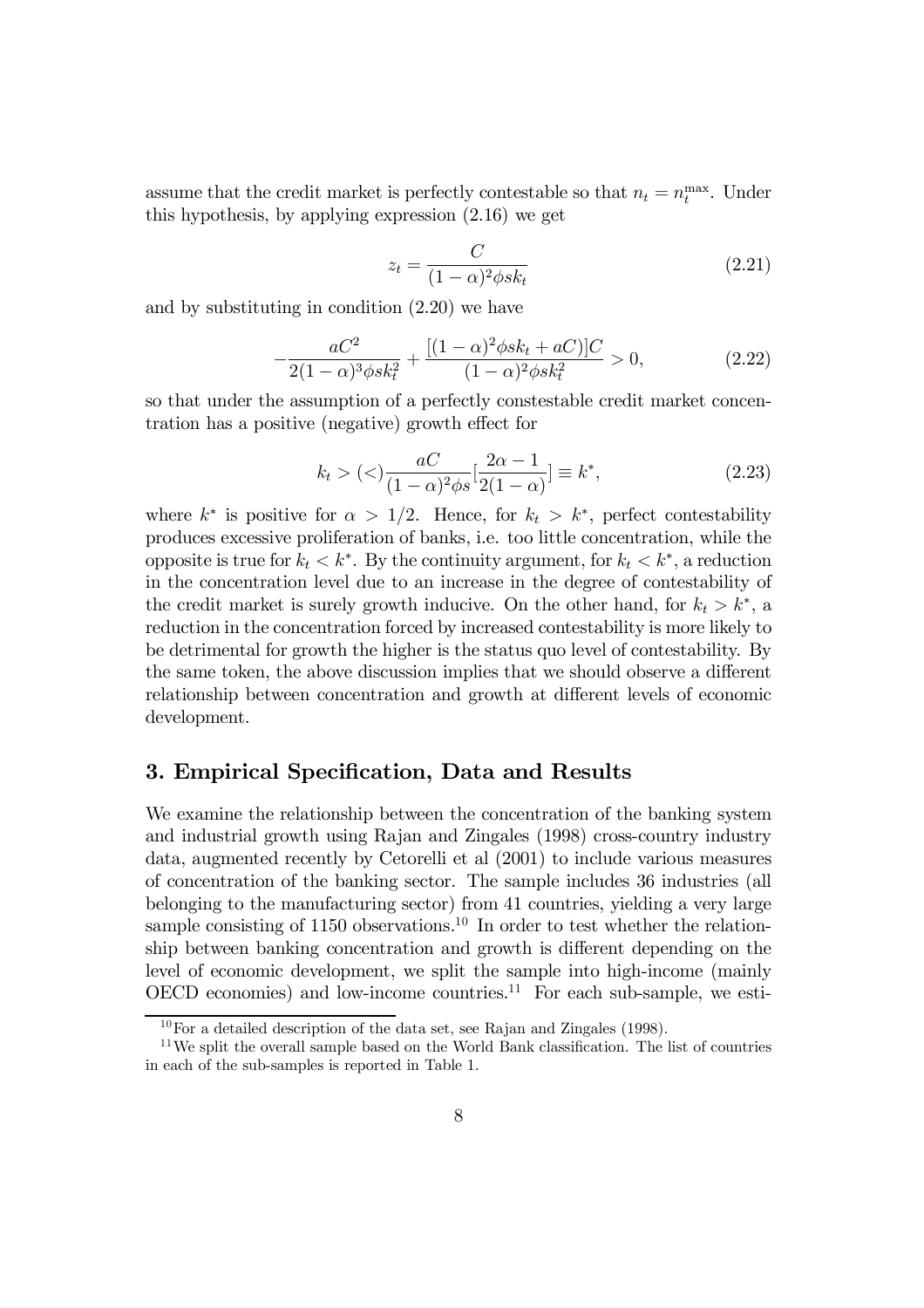mate the empirical model adopted by Cetorelli et al (2001) in which the rate of growth of real value added for each industrial sector in each country (GTH) is regressed on industry dummies (IND), country controls (CNTRL), industry share of manufacturing value added (SHARE) and a measure of banking concentration (CONC). The growth equation for each sub-sample may be estimated via OLS, accounting for the fact that each sub-sample is a non-random sample of all available observations. This is accomplished via Heckman's selection correction model where in the first stage, a probit model is used to predict the probability of a country belonging to a certain income group and in the second stage, the appropriate inverse Mill's ratio is included as a regressor.<sup>12</sup> We then employ the Chow test statistic to test the null hypothesis that the coefficients on banking concentration are the same across the high-income group and lowincome groups (see Hsiao,  $1986$ ).<sup>13</sup> Rejection of the null hypothesis would be consistent with the model's theoretical prediction that there exists a different relationship between banking concentration and industrial growth depending on the level of economic development.

# 3.1. Empirical Specification

The basic growth equation model estimated is

$$
GTHj, k = const + a_1INDj + a_2CNTRL_k + a_3SHARC_{j,k} + a_4CONC_k + e_{j,k}
$$
\n
$$
(3.1)
$$

where  $e_{j,k}$  is the error term, the subscript j indicates that the variable refers to the j-th industry j,  $a_i$  are vectors of coefficients to be estimated, and the subscript k indicates that the variable relates to the k-th country.

The vector of country control variables are used to control for important economic phenomena that affect economic growth. In this study, the vector of country controls (CNT RL) includes initial income per capita, a measure of initial human capital and a measure of banking development. We expect industries in initially richer countries to grow slower, higher initial secondary school enrollment rates to be associated with faster subsequent industrial growth, and higher levels of banking development to be associated with higher industrial growth rates. In order to compare our results with existing empirical studies,

 $12$ See Main and Reilly (1993) for a similar application and Maddala (1983) for a discussion of this issue. In this paper, the results with and without the Heckmanís selection correction model are very similar. The results without the Heckman's selection correction are reported in Tables 3 and 4 in the appendix.

<sup>&</sup>lt;sup>13</sup>The F-test is constructed without constraining the residual variance across equations. The results with constraining the residual variance across produces very similar results.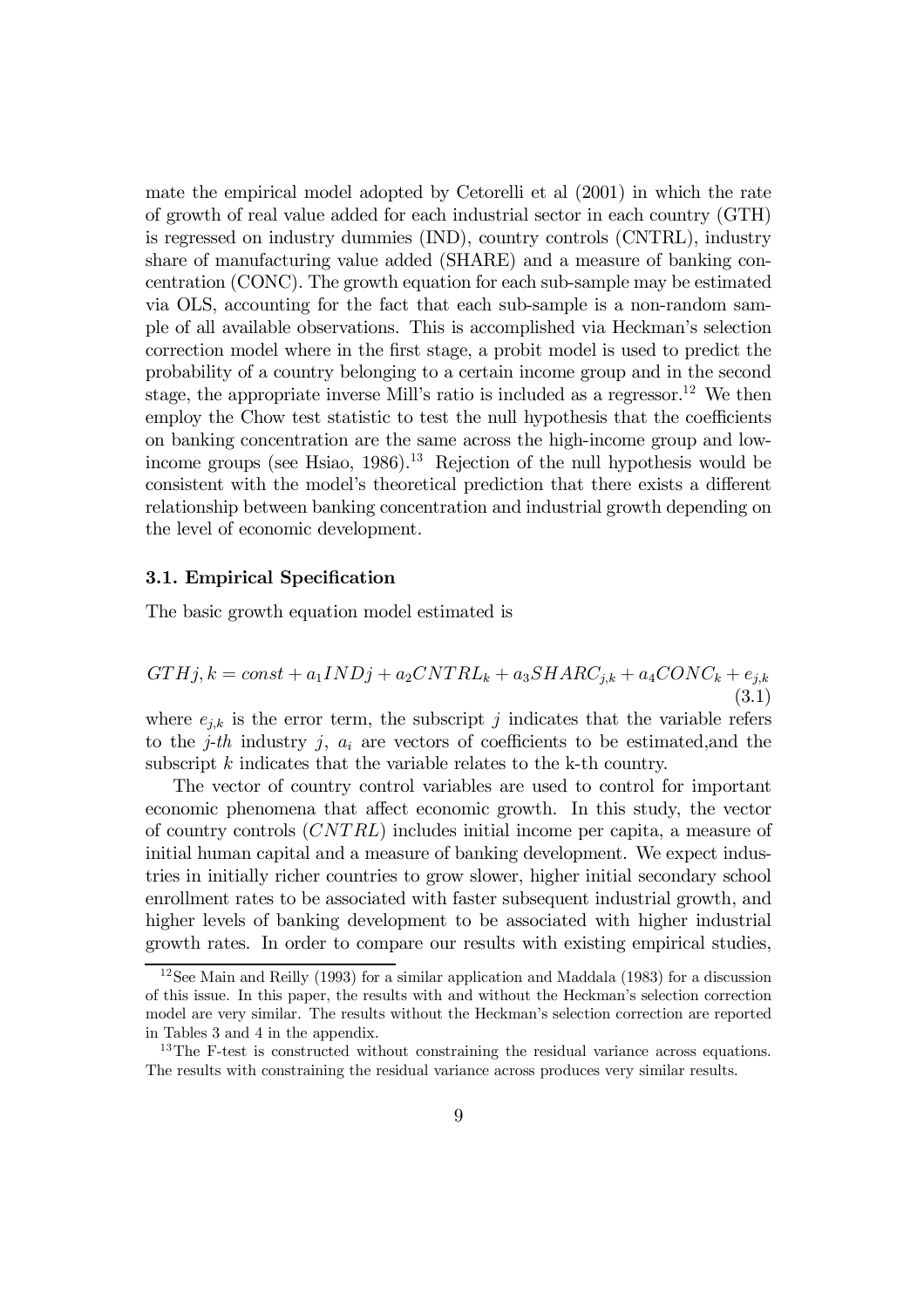we also include a measure of stock market capitalization and the quality of accounting standards as an additional control variable. The stock market capitalization controls for the relative importance of alternative sources to banking finance and is expected to be positively correlated with industrial growth. The accounting standards measure is an index reflecting the quality of disclosure of the firmís annual reports. The stronger are these standards, the lower the information costs that banks have to incur in monitoring these firms. Thus, the expected coefficient on this variable is also positive.

The industry dummies are used to control for industry specific effects whereas the industry share of manufacturing value added (SHARE) is used as an additional control variable to control for industry-specific convergence effect and as such plays a role similar to that of per capita income in cross-country growth regressions. Sectors that have already witnessed very high growth rates in the past are likely to grow at slower rates in the future.

Finally, the level of banking concentration in each country CONC is used to test for the effect of banking market structure on industrial growth.<sup>14</sup> As our theoretical discussion suggests, this effect can be different depending on the level of economic development. Hence we expect the coefficient  $a_4$  in model  $(3.1)$ to be significantly different across the high-income and low income groups.

# 3.2. Data

We use Rajan and Zingales's cross country industry data set (1998) augmented recently by Cetorelli and Gambera (2001) to include concentration measures of the banking sector. The relevant growth variable is the rate of growth of real value added for each industrial sector, averaged over the 1980-1990 period. Initial human capital is measured by the average school years in the population over 25 in 1980. Initial income per capita is measured by the log of per capita income in 1980. Banking development is the ratio of private credit to GDP averaged over the 1980-1990 period. Stock market capitalization is the ratio of stock market to GDP in 1980. Finally, banking concentration is measured by the sum of market shares (in terms of total assets) of the three largest banks averaged over the 1989-1996 period.

 $14$ It is possible to argue that the banking market structure adjusts to a level that is optimal for a countryís industrial structure which raises the issue of potential endogeneity of the market structure. This argument, however, ignores the fact that there are political and regulatory institutions that affect the natural development of the market structure of the banking system (Cetorelli et al, 2001). Despite the validity of this argument, we address the issue of endogeneity using the instrumental variable estimation approach.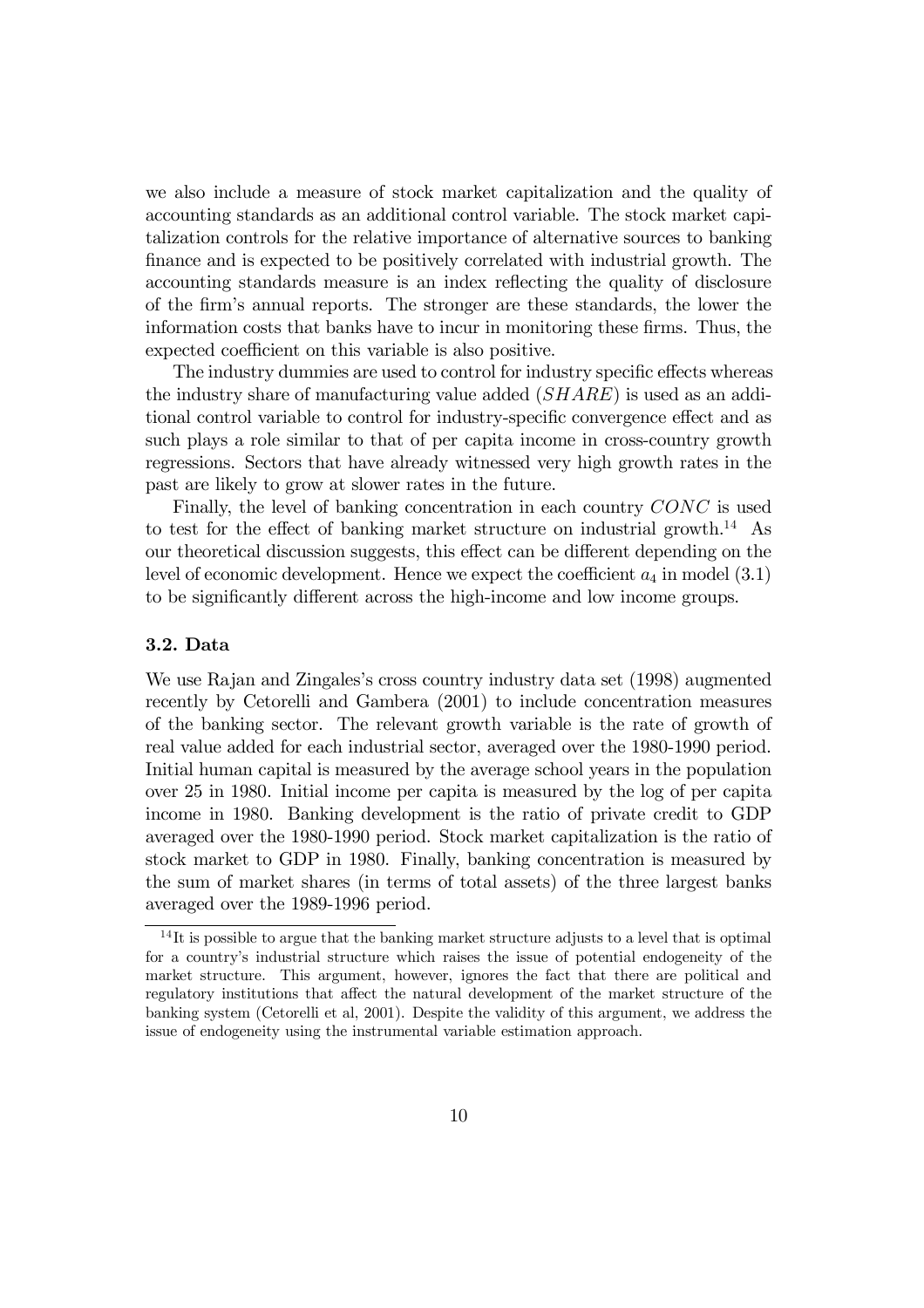# 3.3. Empirical Results

Table 1 reports the estimation results for the low-income and the high- income groups and for the full sample. The estimates for the full sample replicate Cetorelli and Gambera (2001) results and are reported here for the sake of comparison. The control variables are introduced once at a time to check the robustness of our results to the inclusion of control variables. For each regression, we report the Durbin-Wu-Hausamn test of over-identifying restrictions (Davidson and McKinnon, 1993), which tests the null hypothesis that the use of instrumental variables doesnít change the estimation outcome. We report the instrumental variable estimates when we reject the null hypothesis at 10% or below. For the full sample, the estimates by Cetorelli and Gambera (2001) suggest that industries in initially richer countries tend to grow slower; sectors that have witnessed high growth rates in the past are likely to grow at slower rates in the future and that higher levels of banking development are associated with higher industrial growth rates. These results are consistent with cross-country growth regressions (see Barro and Sala-i-Martin, 1992; King and Levine, 1993a,b). As to the impact of banking concentration on growth, their results suggest that banking concentration has an adverse impact on industrial growth.<sup>15</sup>

However, splitting the sample into high-income and low-income groups and estimating the growth equation (3.1) for each sub-sample suggest that the negative relationship between banking concentration and industrial growth found in the full sample holds only for low income countries. Specifically, Table 1 shows that the effect of banking concentration on industrial growth is different across low-income and high-income countries where the coefficient on banking concentration is negative and highly significant in the former countries, but no significant in the latter ones. We use the Chow test to test if the coefficients on all variables differ across by income group. Based on the Chow-test (Chow-Test-1 in Table 1), we reject the null hypothesis at the 1% level implying that the estimated coefficients are different across high-income and low-income countries. We also employ the Chow-test to test the null hypothesis that the coefficients on banking concentration are the same across the high-income and low income countries. Based on this test (Chow-Test-2 in Table 1), we reject the null hypothesis.

As can be seen from Table 1, these results are robust to the inclusion of human capital, stock market capitalization and accounting standards as additional control variables. In fact, the differences in the estimated coefficients on

<sup>&</sup>lt;sup>15</sup> Cetorelli and Gambera's empirical study goes beyond the analysis of the average growtheffect of banking concentration, where they examine the impact of concentration on the degree of financial dependence of various categories of firms and industries.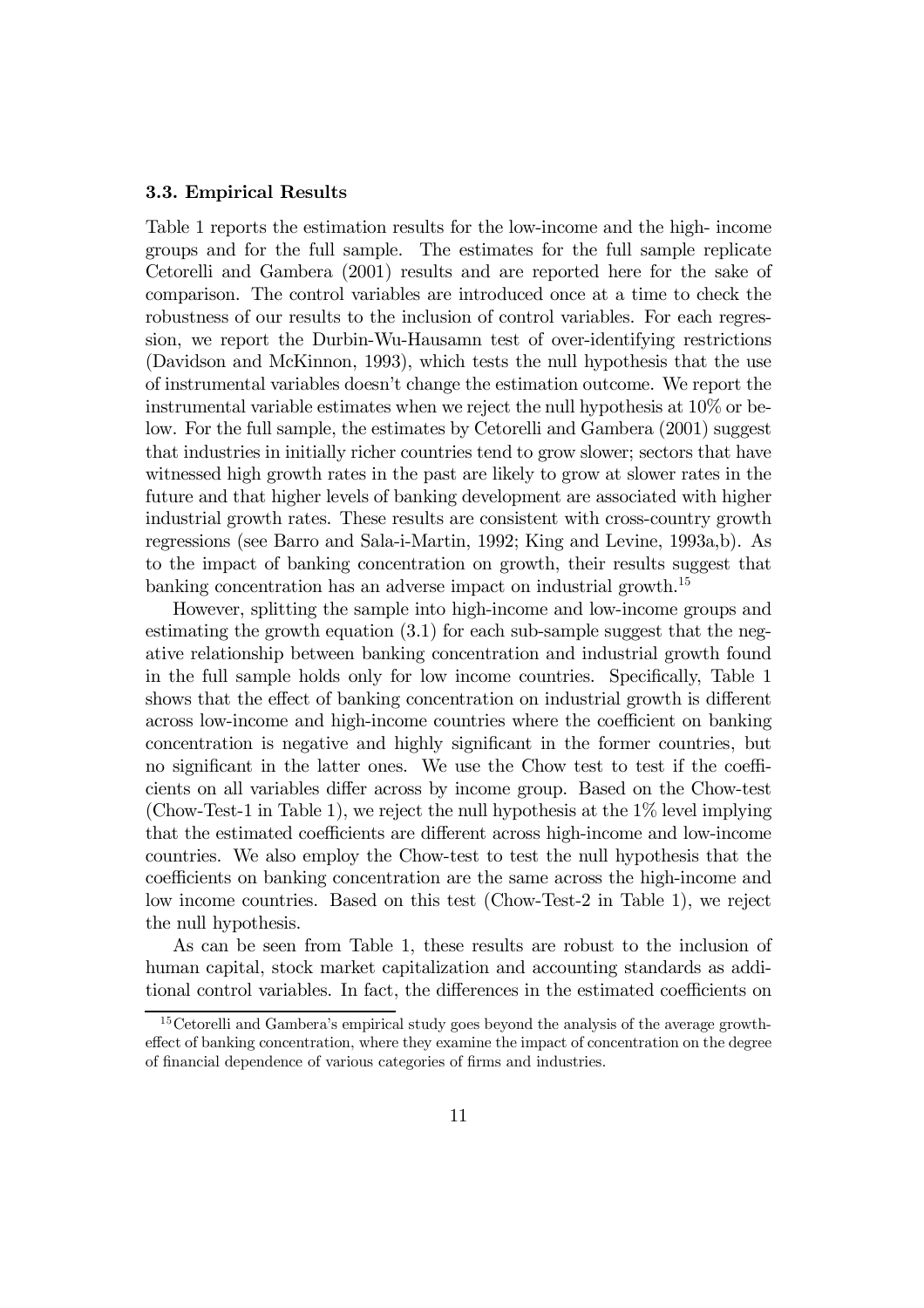banking concentration across the two income groups become larger as additional control variables are included. For instance, in the specification that includes all the control variables used in this study, the coefficient on banking concentration variable is much larger and retains its high significance for the low-income group, whereas it is insignificant in the high-income group. This is confirmed by the Chow-test which indicates a strong rejection of the null hypothesis that the coefficients on banking concentration are the same in the high-income and low-income countries.

Next, we use the five-bank concentration ratio suggested by Cetorelli and Gambera (2001) as an alternative measure of concentration to check that our results are robust to the arbitrary choice of focusing on the sum of the market shares of the top three banks. In addition, we use the alternative measure based on the relative position of countries in the ranking of banking concentration. This measure allows the possibility that averages over the period 1980-1989 are different from those over the period 1989-1996, but requires that countries keep their position in the ranking, which is a much less stringent condition.<sup>16</sup> As can be seen from Table 2, the results are very similar to those obtained previously. The negative relationship between concentration of the banking system and industrial growth found in the full sample holds only for low-income countries whereas there is no significant relationship between banking concentration and industrial growth in the high-income group.<sup>17</sup>

# 4. Concluding Remarks

Various theoretical and empirical contributions have established that the development of the banking system is positively associated with long run economic growth. An important aspect of this association, which has been subject to much less research, is whether the attributes of the banking system matter for growth. This paper focuses on one such attribute: the concentration in the banking industry. This paper presents an endogenous OLG model in which the impact of a reduction in banking concentration on economic growth depends on the trade-off between two effects. On the one hand, it enhances economic growth by inducing economies of specialisation. On the other hand, it results in higher duplication costs which is detrimental for growth. The trade-off between

<sup>&</sup>lt;sup>16</sup>For a detailed description of the various measures of banking concentrations, see Cetorelli et al (2001).

<sup>&</sup>lt;sup>17</sup>The results for the other specifications that include human capital, accounting standards and stock market capitalisation don't alter significantly and hence are not reported here. These results are available from authors upon request.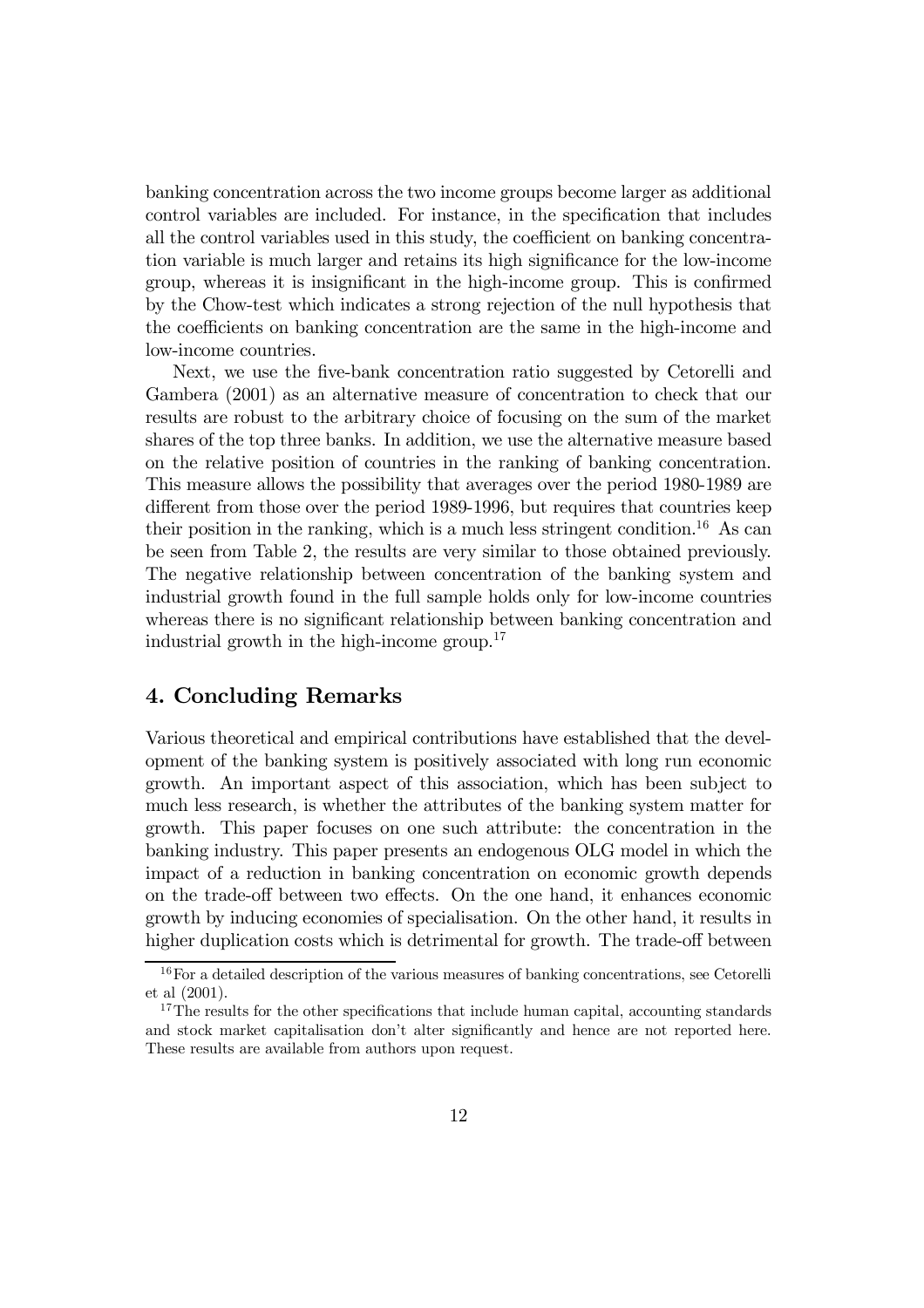these two effects determines whether a more concentrated banking market structure is conducive for growth. Another insight of this study is that the trade-off between the specialization and duplication effects can vary along the process of economic development. This has important empirical implications since the model predicts that concentration may not necessarily have a uniform impact on economic growth across countries. Instead, the relationship between concentration and growth is likely to be different across countries depending on their level of economic development. The empirical results support this hypothesis where we find that banking concentration has an adverse impact on industrial growth only in low-income countries. They are also consistent with the model's prediction that, under decreasing returns to specialisation, an increase in competition is more likely to promote growth in low income countries, while in high income countries the benefits from further specialisation may not be significant enough to offset the costs of duplication, so that further competition may not be conducive for growth in these countries.

# References

- [1] Acemoglu, D. and F. Zilibotti, (1997), "Was Prometeus Unbound by Chance? Risk, Diversification and Growth", Journal of Political Economy, 105, 709-755.
- [2] Barro, R. and X. Sala-i-Martin, "Convergence", Journal of Political Economy , 223-25.
- [3] Bencivenga, V.R. and B. D. Smith, (1991), "Financial Intermediation and Endogenous growth", The Review of Economic Studies, 58, 195-209.
- [4] Bencivenga, V.R. and B. D. Smith, (1993), "Some Consequences of Credit Rationing in an Endogenous Growth Model", *Journal of Economic Dy*namics and Control, 17, 97-122.
- [5] Bencivenga, V. R. and B.D. Smith, (1995), "Transaction Costs, Technological Choice, and Endogenous Growth", Journal of Economic Theory, 67, 153-77.
- [6] Black, S. and P. Strahan, (2002), "Entrepreneurship and Bank Credit Availability", *Journal of Finance*, forthcoming.
- [7] Bonaccorsi di Patti, E., and Dell'Ariccia G.,  $(2000)$ , "Bank Competition" and Firm Creation", WP n. 00/20, FIC, Wharton School.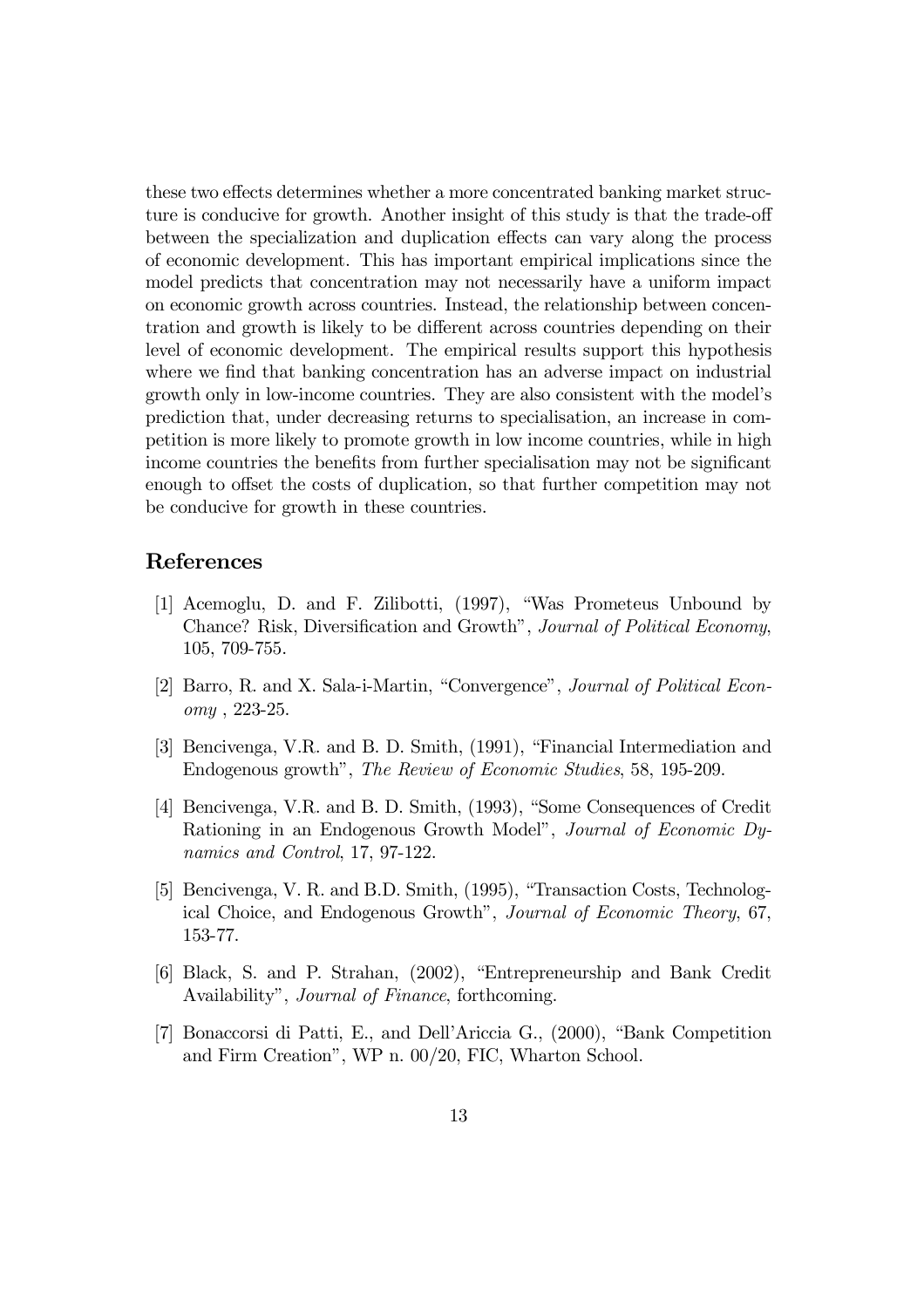- [8] Boyd, J. H, and B. D. Smith, (1998), "The Evolution of Debt and Equity Markets in Economic Development", Economic Theory, 12, 519-60.
- [9] Cetorelli, N., and P. Peretto, (2000), "Oligopoly Banking and Capital Accumulationî, WP n. 2000-12, Chicago FED.
- [10] Cetorelli, N and M. Gambera (2001), "Banking Market Structure, Financial Dependence and Growth: International Evidence from Industry Data", Journal of Finance, 56, 617-648.
- [11] Davidson, R. and J.G. MacKinnon (1993), Estimation and Inference in Econometrics. New York: Cambridge University Press.
- [12] De Gregorio, J.,  $(1993)$ , "Inflation, Taxation, and Long-Run Growth", Journal of Monetary Economics, 31.
- [13] De Gregorio, J. and Guidotti, P.E., (1995), "Financial Development and Economic Growth", World Development, 23, 433-448.
- [14] Dell'Ariccia G., (2000), "Learning by Lending, Competition, and Screening Incentives in the Banking Industry", IMF, mimeo.
- [15] Gehrig, T., (1998), "Screening, Market Structure, and the Benefits from Integrating Loan Markets", Universitat Freiburg, MIMEO.
- [16] Greenwood, J. and B. Jovanovic, (1990), "Financial Development, Growth and the Distribution of Income, Journal of Political Economy", 98, 1076-1107.
- [17] Hsiao, C. (1989), Analysis of Panel Data. Econometric Society monographs, no.11, Cambridge: Cambridge University Press.
- [18] Khan, A.,  $(2001)$ , "Financial Development and Economic Growth", Macroeconomic Dynamics, 5, 413-433.
- [19] King, R.G. and R. Levine,  $(1993a)$ , "Finance and Growth: Schumpeter Might be Right", Quarterly Journal of Economics 109, 717-37.
- $[20]$  King, R.G. and R. Levine,  $(1993b)$ , "Finance, Entrepreneurship and Growth: Theory and Experience", Journal of Monetary Economics, 32, 513-42.
- [21] Levine, R.,  $(1991)$ , "Stock Markets, Growth, and Tax Policy", The Journal of Finance, 46, 1445-1465.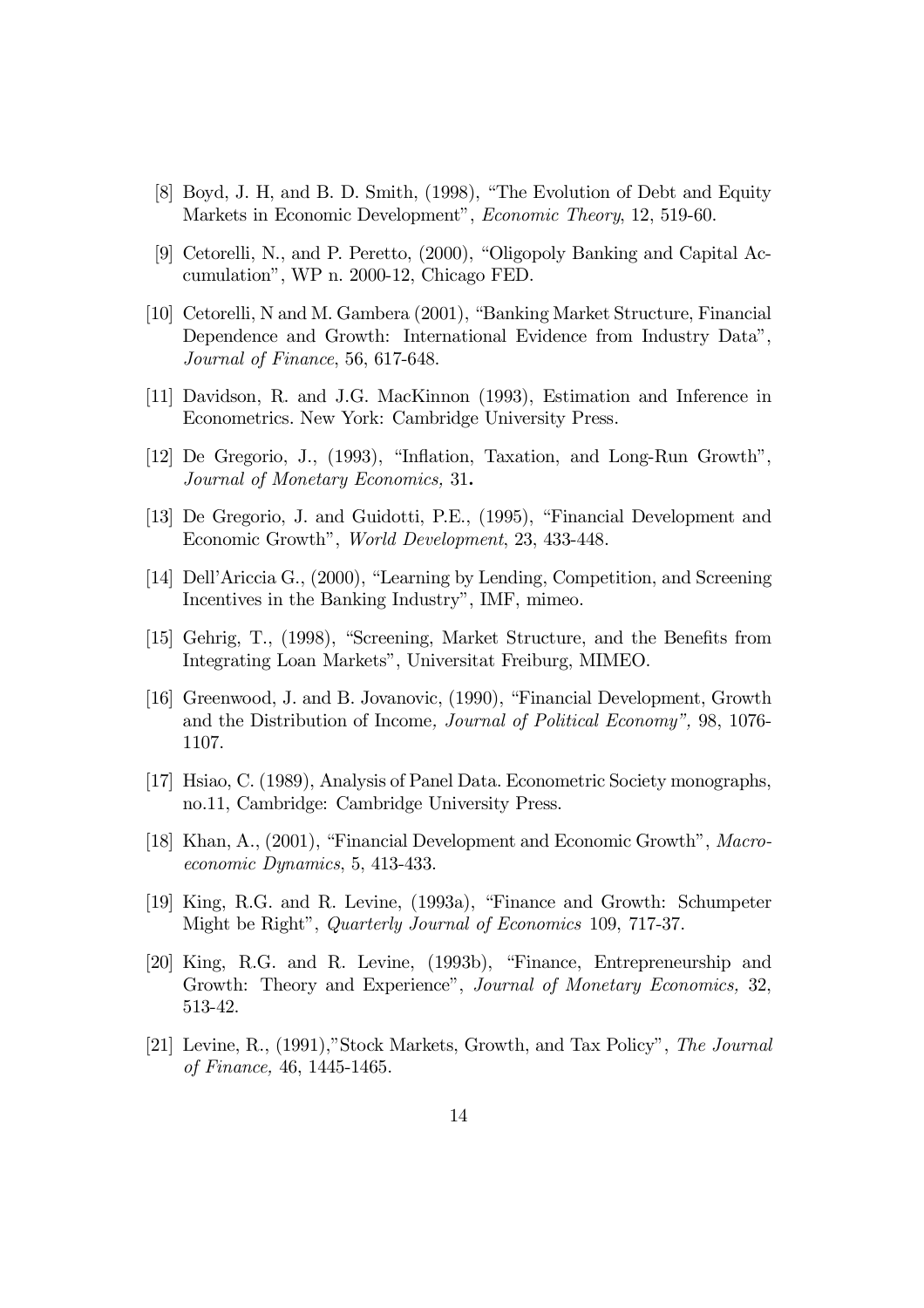- [22] Levine, R. (1997), "Financial development and economic growth: views and agendaî, Journal of Economic Literature, 35, 688-726.
- [23] Levine, R., N. Loayza, and T. Beck,  $(2000)$ , "Financial Intermediation and Growth: Causality and Causes", Journal of Monetary Economics, 46, 31-77.
- [24] Maddala, G.S. (1983) Limited-Dependent and Qualitative Variables in Econometrics. UK: Cambridge University Press.
- [25] Main, B. and B. Reilly (1993), "The Employer Size-Wage Gap: Evidence from Britainî, Economica, 60, 125-142.
- [ $26$ ] Manove, M., A. J. Padilla, and M. Pagano,  $(2000)$ , "Collateral vs. Project Screening: A Model of Lazy Banks", CSEF WP.
- [27] Pagano, M., (1993), "Financial Markets and Growth: An Overview",  $Eu$ ropean Economic Review, 37, 613-622.
- [28] Petersen, M.A. and R.G. Rajan (1995), "The Effect of Credit Market Competition on Lending Relationships" The Quarterly Journal of Economics, 110, 407-443.
- [29] Rajan, R.G. and L. Zingales (1998) "Financial Dependence and Growth", American Economic Review, 88, 559-586.
- [30] Riordan, M. (1993), "Competition and Bank Performance", in Mayer C. and X. Vives, (eds.), Capital Markets and Financial Intermediation, Cambridge Univ. Press.
- [31] Roubini, N. and Sala-i-Martin, X.,  $(1992)$ , "Financial Repression and Economic Growth", Journal of Development Economics, 39, 5-30.
- [32] Roubini, N. and Sala-i-Martin, X., (1995), "A growth Model of Inflation, Tax Evasion, and Financial Repression", Journal of Monetary Economics, 35, 275-301.
- [33] Sussman, O., (1993), "A Theory of Financial Development", in A. Giovannini (ed.), Finance and Development: Issues and Experience, Cambridge Univ. Press.
- [34] Sussman, O. and G. Zeira, (1995), "Banking and Development," CEPR discussion paper n. 1127.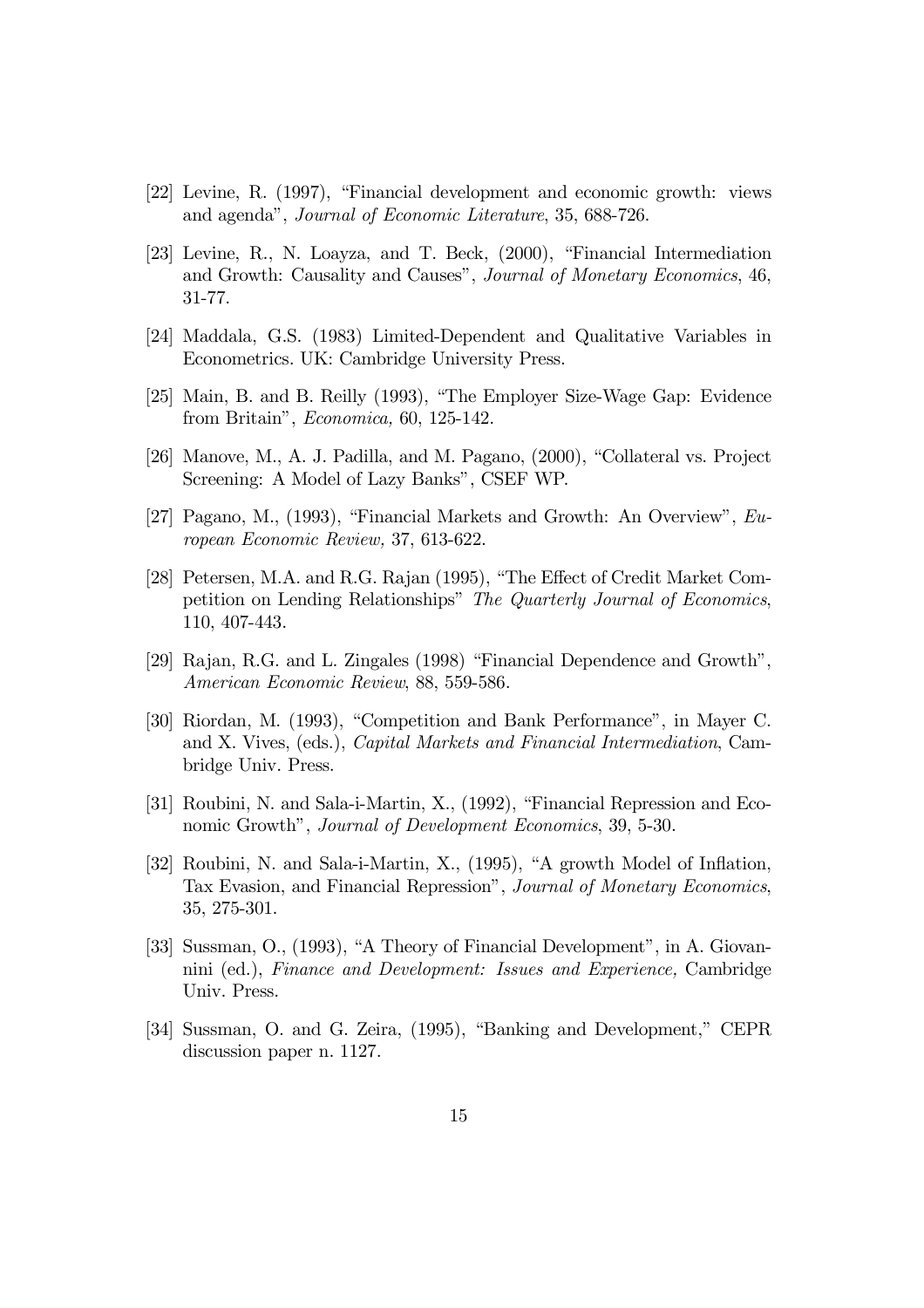- $[35]$  Saint Paul, G.  $(1992)$ , "Technological Choice, Financial Markets, and Economic Development", European Economic Review, 36, 763-781.
- [36] Shaffer, S., (1998), "The Winner's Curse in Banking", Journal of Financial Intermediation, 7, 359-392.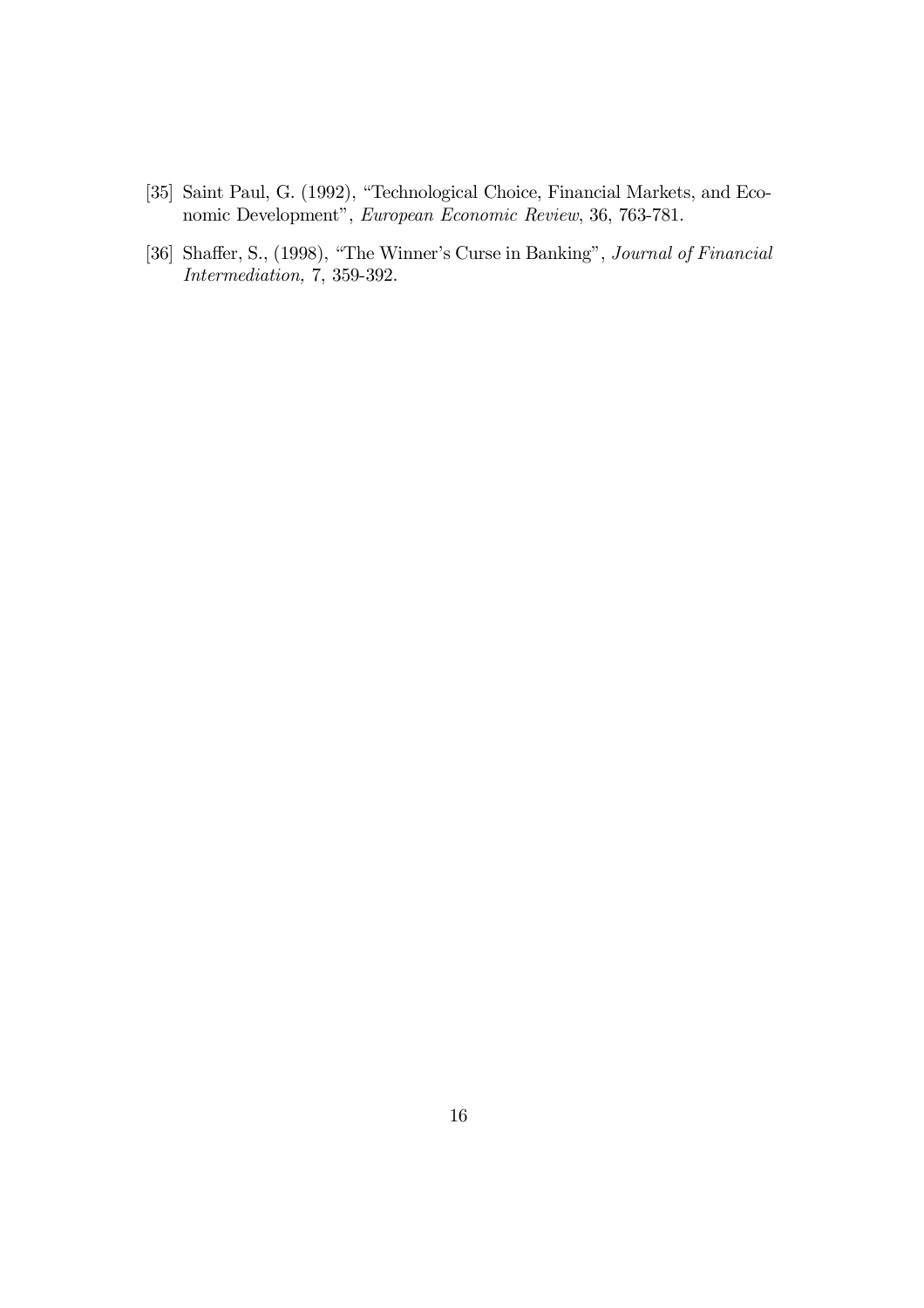|                     | Cons                | <b>SHARE</b> |                      |                      |             | CONC3 BANK LGCAP80 HUMAN80 MCAP80 |            | <b>ACCST</b> | $\mathbb{R}^2$ |      | <b>OBS</b> Durbin-Wu-Haus |
|---------------------|---------------------|--------------|----------------------|----------------------|-------------|-----------------------------------|------------|--------------|----------------|------|---------------------------|
| Full sample         | $0.187***$          | $-0.875***$  | $-0.038**$           | $0.074***$           | $-0.016***$ |                                   |            |              |                |      | $F(1,1046) = 0.60$        |
|                     | (0.028)             | (0.260)      | (0.0168)             | (0.016)              | (0.003)     |                                   |            |              | 0.127          | 1150 | <i>p</i> -value = $0.438$ |
| High Income         | $0.155***$          | $-0.257***$  | $-0.004$             | $0.059*** -0.013***$ |             |                                   |            |              |                |      | $F(1,536) = 0.87$         |
|                     | (0.066)             | (0.093)      | (0.009)              | (0.010)              | (0.006)     |                                   |            |              | 0.293          | 576  | $p$ -value=0.35           |
| Low Income          | 0.668               | $-1.913***$  | $-0.089***$ 0.234*** |                      | $-0.075$    |                                   |            |              |                |      | $F(1, 435) = 0.02$        |
|                     | (0.652)             | (0.370)      | (0.040)              | (0.050)              | (0.078)     |                                   |            |              | 0.217          | 530  | $p$ -value = 0.88         |
| <b>Chow Test I</b>  | $F(39,1028) = 3.94$ |              |                      |                      |             |                                   |            |              |                |      |                           |
|                     | $p$ -value=0.00     |              |                      |                      |             |                                   |            |              |                |      |                           |
| <b>Chow Test II</b> | $F(1,1028)=4.21$    |              |                      |                      |             |                                   |            |              |                |      |                           |
|                     | $p$ -value=0.04     |              |                      |                      |             |                                   |            |              |                |      |                           |
| Full sample         | $0.172***$          | $-0.890***$  | $-0.039**$           | $0.078***$           | $-0.015***$ | 0.001                             |            |              |                |      | $F(1,1011) = 0.26$        |
|                     | (0.037)             | (0.262)      | (0.018)              | (0.016)              | (0.005)     | (0.001)                           |            |              | 0.128          | 1106 | $p$ -value = 0.60         |
| High Income         | $0.126***$          | $-0.276***$  | 0.005                | $0.056***$           | $-0.009$    | $-0.002$                          |            |              |                |      | $F(1,535) = 0.76$         |
|                     | (0.068)             | (0.091)      | (0.012)              | (0.010)              | (0.007)     | (0.001)                           |            |              | 0.297          | 576  | $p$ -value=0.38           |
| Low Income          | 2.923***            | $-1.915***$  | $-0.104***$ 0.269*** |                      | $-0.332***$ | $-0.023***$                       |            |              |                |      | $F(1, 434) = 0.12$        |
|                     | (0.830)             | (0.368)      | (0.038)              | (0.054)              | (0.098)     | (0.005)                           |            |              | 0.246          | 530  | $p$ -value = 0.72         |
| <b>Chow Test I</b>  | $F(40,1026) = 4.10$ |              |                      |                      |             |                                   |            |              |                |      |                           |
|                     | $p$ -value=0.00     |              |                      |                      |             |                                   |            |              |                |      |                           |
| <b>Chow Test II</b> | $F(1,1026) = 7.33$  |              |                      |                      |             |                                   |            |              |                |      |                           |
|                     | $p$ -value=0.00     |              |                      |                      |             |                                   |            |              |                |      |                           |
| Full sample         | $0.198***$          | $-0.886***$  | $-0.055***0.070***$  |                      | $-0.018***$ | 0.001                             | $0.036***$ |              |                |      | $F(1,1010) = 0.29$        |
|                     | (0.036)             | (0.262)      | (0.019)              | (0.016)              | (0.004)     | (0.001)                           | (0.006)    |              | 0.140          | 1106 | $p$ -value = 0.59         |
| High Income         | $-0.032$            | $-0.254***$  | $-0.008$             | $0.067***$           | $-0.004$    | 0.001                             | $0.044***$ |              |                |      | $F(1,534) = 1.26$         |
|                     | (0.067)             | (0.098)      | (0.010)              | (0.009)              | (0.006)     | (0.001)                           | (0.005)    |              | 0.381          | 576  | $p$ -value=0.26           |
| Low Income          | $2.920***$          | $-1.917***$  | $-0.105***$ 0.267*** |                      | $-0.332***$ | $-0.022***$                       | 0.002      |              |                |      | $F(1, 433) = 1.12$        |
|                     | (0.837)             | (0.371)      | (0.044)              | (0.061)              | (0.099)     | (0.005)                           | (0.017)    |              | 0.246          | 530  | $p$ -value = 0.29         |
| <b>Chow Test I</b>  | $F(41,1024) = 4.37$ |              |                      |                      |             |                                   |            |              |                |      |                           |
|                     | $p$ -value=0.00     |              |                      |                      |             |                                   |            |              |                |      |                           |
| <b>Chow Test II</b> | $F(1,1024) = 4.48$  |              |                      |                      |             |                                   |            |              |                |      |                           |
|                     | $p$ -value=0.03     |              |                      |                      |             |                                   |            |              |                |      |                           |
| Full sample         | $0.212***$          | $-0.303**$   | $-0.117***$ 0.058*** |                      | $-0.025***$ | $0.004**$                         | $0.029***$ | $0.109***$   |                |      | $F(1,908) = 8.73$         |
|                     | (0.036)             | (0.141)      | 0.016                | (0.014)              | (0.004)     | (0.002)                           | (0.007)    | (0.026)      | 0.223          | 950  | $p$ -value=0.00           |
| High Income         | $-0.026$            | $-0.274***$  | $-0.003$             | $0.062***$           | 0.008       | 0.0005                            | $0.051***$ | $-0.049*$    |                |      | $F(1,533) = 0.69$         |
|                     | (0.066)             | (0.077)      | (0.011)              | (0.010)              | (0.008)     | (0.001)                           | (0.007)    | (0.028)      | 0.384          | 576  | $p$ -value = 0.41         |
| Low Income          | 5.85***             | $-1.332***$  | $-0.334***$ 0.340*** |                      | $-0.644**$  | $-0.038***$                       | $0.120***$ | $-0.327***$  |                |      | $F(1,331) = 6.46$         |
|                     | (1.047)             | (0.490)      | (0.090)              | (0.082)              | (0.119)     | (0.07)                            | (0.036)    | (0.112)      | 0.378          | 374  | $p$ -value=0.01           |
| <b>Chow Test I</b>  | $F(42,866) = 4.67$  |              |                      |                      |             |                                   |            |              |                |      |                           |
|                     | $p$ -value=0.00     |              |                      |                      |             |                                   |            |              |                |      |                           |
| <b>Chow Test II</b> | $F(1,868) = 12.23$  |              |                      |                      |             |                                   |            |              |                |      |                           |
|                     | $p$ -value=0.00     |              |                      |                      |             |                                   |            |              |                |      |                           |

**Table 1- The Average effect of bank concentration on industrial growth** 

\*\*\* indicates significant 1% significance level; \*\* indicates significance at the 5% level.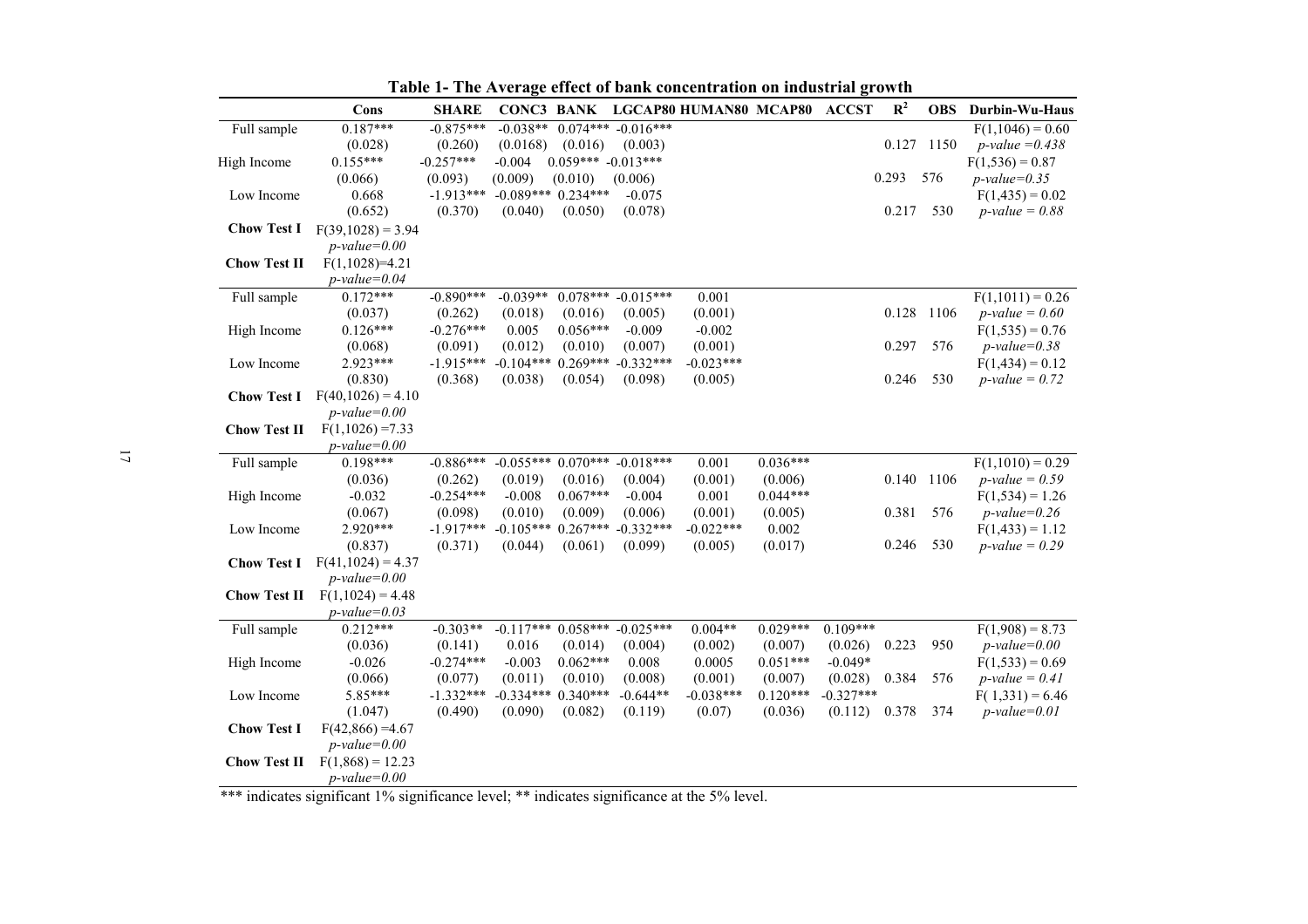## **Notes to Table 1**

The dependent variable is the average compounded rate of growth of real value added for each industrial sector in each country over the period 1980-1990. SHARE is industry *jís* share of manufacturing in country *k*. BANK represents banking development measured by the ratio private credit to GDP. CONC3 represents banking concentration measured by the sum of market shares (in terms of total assets) of the three largest banks averaged over the period 1989-1996. LGCAP80 is initial income per capita measured by the log of per capita income in 1980. HUMAN80 represents initial human capital measured by the average school years in the population over 25 in 1980. MCAP80 is stock market capitalization to GDP in 1980. ACCST represents the quality of accounting standards. Industry dummy variables are included in all regressions, but we don't report their coefficient estimates. Country dummy variables are not included in these regressions. Heteroskedasticity-consistent standard errors are reported in parentheses. OBS is the number of observations. The Durbin-Wu-Hausmann statistics test the null hypothesis that the use of instrumental variables doesn't change the estimation outcome. We report the IV estimates when the null hypothesis is rejected at 10% or less. The instruments used are: the rule of law, legal origin, total GDP and population. Chow test (I) tests the null hypothesis that the coefficient vectors are the same in the high-income and low-income groups. Chow test (II) tests the null hypothesis that the coefficients on CONC3 are the same in the high-income group and lowincome group. Mill's ratio is included in sub-samples regressions to correct for possible sample selection bias. The Mills ratios were obtained from a probit model in which includes initial human capital and initial GDP per capita as regressors. The high income countries are: Sweden, Norway, Germany, Denmark, France, Belgium, Netherlands, Canada, Finland, Japan, Australia, UK, Austria, New Zealand, Italy, Spain, Greece, Israel, Singapore, and Portugal. The low-income countries are: Bangladesh, India, Sri Lanka, Pakistan, Kenya, Zimbabwe, Egypt, Philippines, Morocco, Peru, Turkey, Jordan, Colombia, Korea, Brazil, Malaysia, Costa Rica, Chile, Mexico, South Africa, and Venezuela.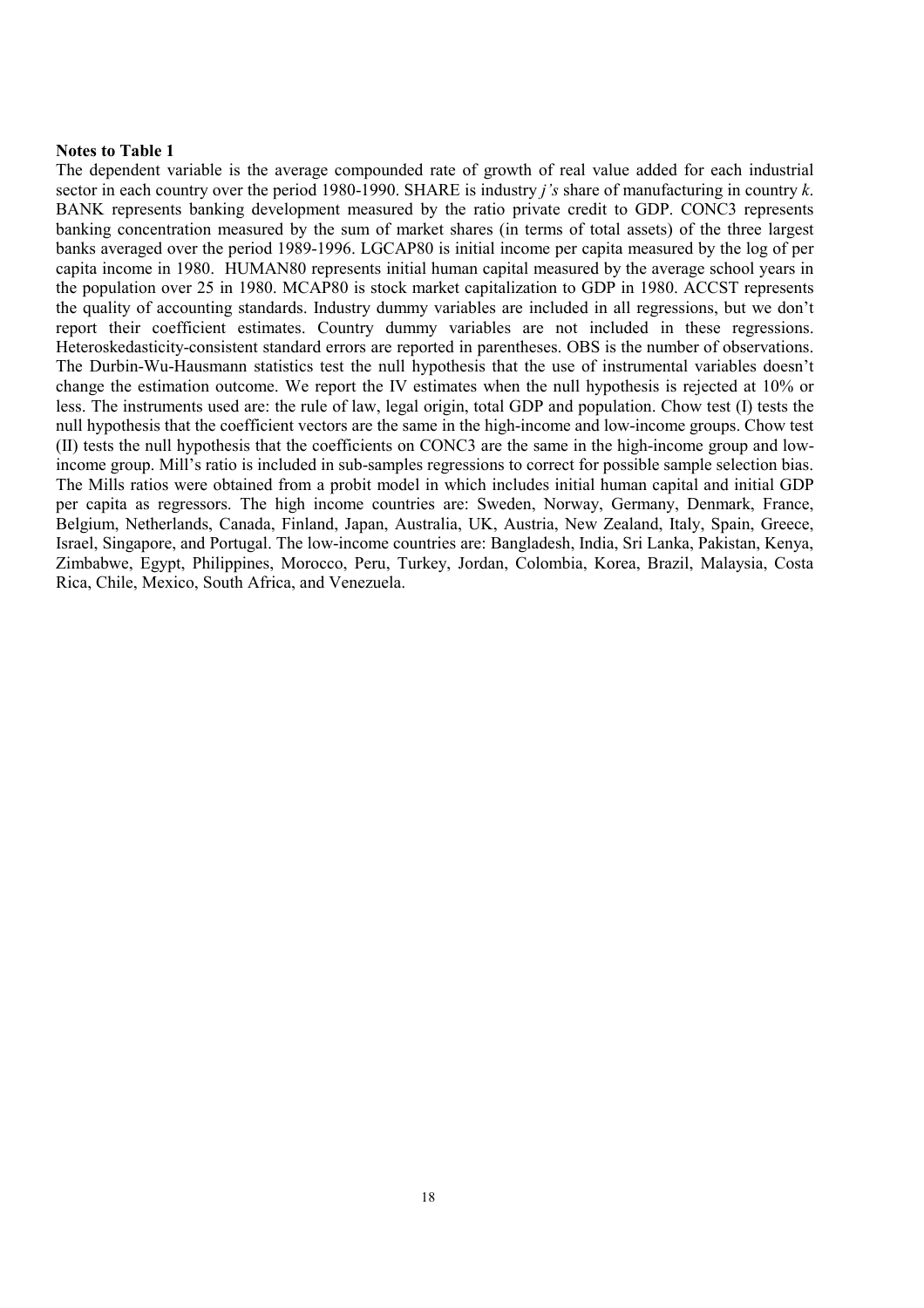|                     |                                 |            |                    |            |                              |                                     |                                                                                                             | Durbin-Wu-                                                                         |
|---------------------|---------------------------------|------------|--------------------|------------|------------------------------|-------------------------------------|-------------------------------------------------------------------------------------------------------------|------------------------------------------------------------------------------------|
|                     |                                 |            |                    |            |                              |                                     |                                                                                                             | Hausman                                                                            |
| $0.187***$          | $-0.883***$                     | $0.073***$ | $-0.015***$        | $-0.031**$ |                              |                                     |                                                                                                             | $F(1,1046) = 0.72$                                                                 |
| (0.028)             | (0.259)                         | (0.016)    | (0.003)            | (0.014)    |                              |                                     |                                                                                                             | $p-value = 0.396$                                                                  |
| $0.142**$           | $-0.264***$                     | $0.063***$ | $-0.013***$        | 0.001      |                              |                                     |                                                                                                             | $F(1,536) = 1.40$                                                                  |
| (0.065)             | (0.093)                         | (0.010)    | (0.006)            | (0.009)    |                              |                                     | 576                                                                                                         | $p-value = 0.23$                                                                   |
|                     |                                 | $0.230***$ |                    |            |                              |                                     |                                                                                                             |                                                                                    |
| $0.699***$          | $-1.918***$                     | (0.051)    | $-0.077$           | $0.083***$ |                              |                                     |                                                                                                             | $F(1, 435) = 0.02$                                                                 |
| (0.654)             | (0.370)                         |            | (0.079)            | (0.035)    |                              |                                     | 530                                                                                                         | $p-value=0.89$                                                                     |
| $F(38,1028) = 3.93$ |                                 |            |                    |            |                              |                                     |                                                                                                             |                                                                                    |
| $p-value=0.00$      |                                 |            |                    |            |                              |                                     |                                                                                                             |                                                                                    |
| $F(1,1028) = 5.38$  |                                 |            |                    |            |                              |                                     |                                                                                                             |                                                                                    |
| $p$ -value= $0.02$  |                                 |            |                    |            |                              |                                     |                                                                                                             |                                                                                    |
| $0.179***$          | $-0.872***$                     |            | $-0.015***$        |            |                              |                                     |                                                                                                             | $F(1,1046) = 0.70$                                                                 |
| (0.027)             | (0.260)                         | (0.015)    | (0.003)            |            | (0.0002)                     |                                     |                                                                                                             | $p$ -value = 0.401                                                                 |
| $0.155***$          | $-0.257***$                     | $0.059***$ | $-0.014***$        |            | 0.000                        |                                     |                                                                                                             | $F(1,536) = 0.80$                                                                  |
| (0.066)             | (0.093)                         | (0.010)    | (0.007)            |            | (0.0001)                     |                                     |                                                                                                             | $p$ -value = 0.37                                                                  |
| $0.649***$          | $-1.909***$                     | $0.235***$ | $-0.075$           |            | $-0.13\times10^{-2}$ **      |                                     |                                                                                                             | $F(1, 435) = 0.00$                                                                 |
| (0.644)             | (0.369)                         | (0.050)    | (0.077)            |            | (0.0005)                     |                                     |                                                                                                             | $p-value=0.96$                                                                     |
|                     |                                 |            |                    |            |                              |                                     |                                                                                                             |                                                                                    |
| $p-value=0.00$      |                                 |            |                    |            |                              |                                     |                                                                                                             |                                                                                    |
| $F(1,1072) = 4.96$  |                                 |            |                    |            |                              |                                     |                                                                                                             |                                                                                    |
| $p$ -value= $0.02$  |                                 |            |                    |            |                              |                                     |                                                                                                             |                                                                                    |
|                     | Constant<br>$F(39,1072) = 3.98$ | SHARE      | BANK<br>$0.074***$ |            | LGCAP80<br>CONC <sub>5</sub> | RANK3<br>$-0.05 \times 10^{-2}$ *** | $R^2$<br>*** indicates significant $10/2$ significance level: ** indicates significance at the $50/2$ level | <b>OBS</b><br>0.126 1150<br>0.293<br>0.213<br>0.128 1150<br>0.293 576<br>0.216 530 |

**Table 2- The Average effect of bank concentration on industrial growth** 

indicates significant 1% significance level; \*\* indicates significance at the 5% level

# **Notes to Table 2**

The dependent variable is the average compounded rate of growth of real value added for each industrial sector in each country over the period 1980-1990. SHARE is industry *jís* share of manufacturing in country *k*. BANK represents banking development measured by the ratio private credit to GDP. CONC5 represents banking concentration measured by the sum of market shares (in terms of total assets) of the five largest banks averaged over the period 1989-1996. RANK 3 is the rank of the three-bank ratio. LGCAP80 is initial income per capita measured by the log of per capita income in 1980. Industry dummy variables are included in all regressions, but we donít report their coefficient estimates. Country dummy variables are not included in these regressions. Heteroskedasticity-consistent standard errors are reported in parentheses. OBS is the number of observations. The Durbin-Wu-Hausmann statistics test the null hypothesis that the use of instrumental variables doesn't change the estimation outcome. We report the IV estimates when the null hypothesis is rejected at 10% or less. The instruments used are: the rule of law, legal origin, total GDP and population. Chow test (I) tests the null hypothesis that the coefficient vectors are the same in the high-income and low-income groups. Chow test (II) tests the null hypothesis that the coefficients on CONC3 are the same in the high-income group and low-income group. Mill's ratio is included in sub-samples regressions to correct for possible sample selection bias. The Mills ratios were obtained from a probit model in which includes initial human capital and initial GDP per capita as regressors. The high income countries are: Sweden, Norway, Germany, Denmark, France, Belgium, Netherlands, Canada, Finland, Japan, Australia, UK, Austria, New Zealand, Italy, Spain, Greece, Israel, Singapore, and Portugal. The low-income countries are: Bangladesh, India, Sri Lanka, Pakistan, Kenya, Zimbabwe, Egypt, Philippines, Morocco, Peru, Turkey, Jordan, Colombia, Korea, Brazil, Malaysia, Costa Rica, Chile, Mexico, South Africa, and Venezuela.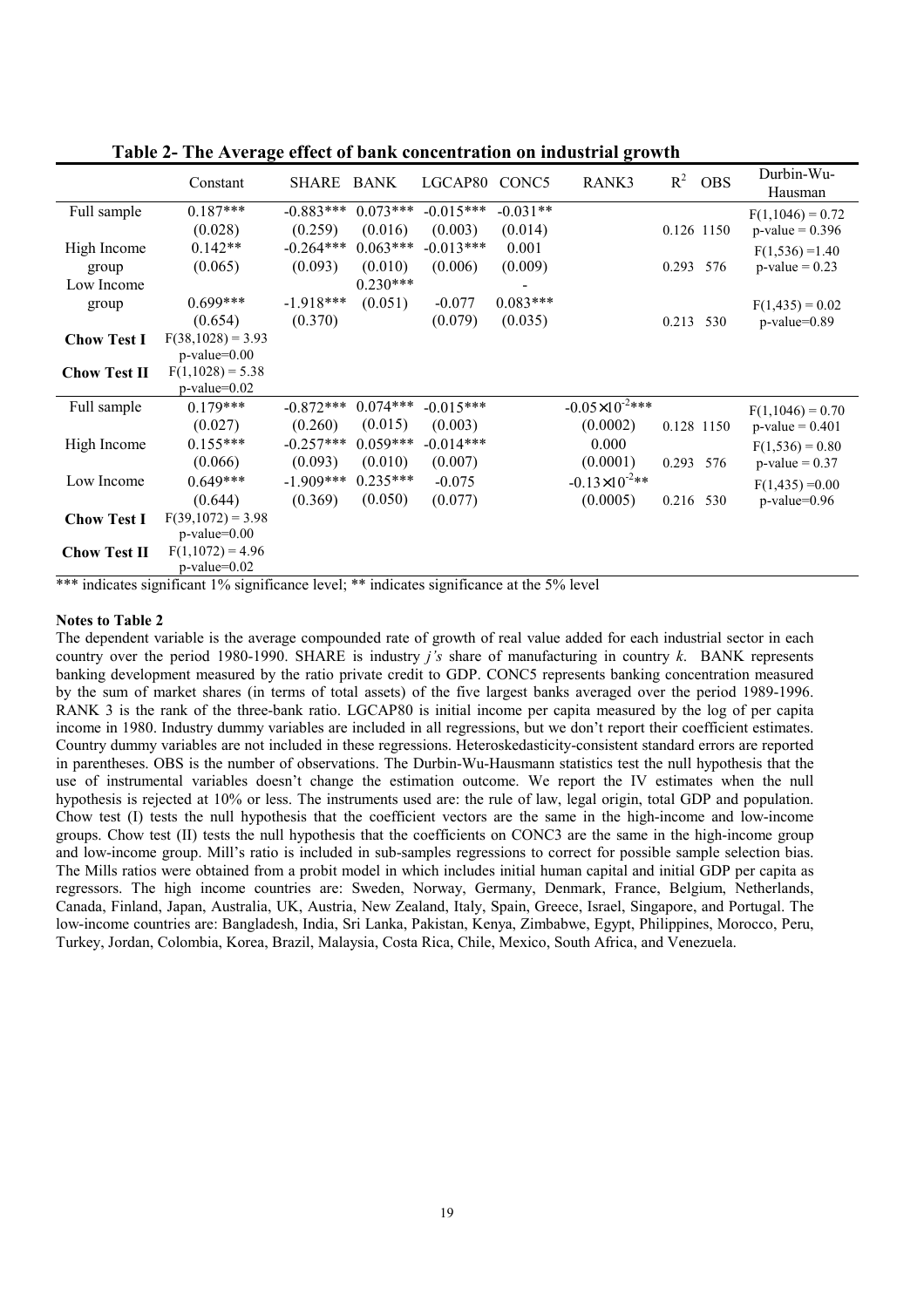|                     | Constant            | <b>SHARE</b> | <b>CONC3 BANK</b>    |            |             | LGCAP80 HUMAN80 | MCAP80     | <b>ACCST</b> | $\mathbf{R}^2$ | <b>OBS</b> | Durbin-Wu-Hausman         |
|---------------------|---------------------|--------------|----------------------|------------|-------------|-----------------|------------|--------------|----------------|------------|---------------------------|
| Full sample         | $0.187***$          | $-0.875***$  | $-0.038**$           | $0.074***$ | $-0.016***$ |                 |            |              |                |            | $F(1,1046) = 0.60$        |
|                     | (0.028)             | (0.260)      | (0.0168)             | (0.016)    | (0.003)     |                 |            |              | 0.127          | 1150       | <i>p</i> -value = $0.438$ |
| High Income group   | 0.009               | $-0.260***$  | $-0.001$             | $0.063***$ | 0.001       |                 |            |              |                |            | $F(1,537) = 0.71$         |
|                     | (0.039)             | (0.097)      | (0.009)              | (0.010)    | (0.004)     |                 |            |              | 0.282          | 576        | $p$ -value=0.398          |
| Low Income group    | $0.213***$          | $-1.809***$  | $-0.093***$          | $0.225***$ | $-0.021***$ |                 |            |              |                |            | $F(1,470) = 0.11$         |
|                     | (0.061)             | (0.375)      | (0.038)              | (0.051)    | (0.006)     |                 |            |              | 0.198          | 574        | $p$ -value = 0.736        |
| <b>Chow Test I</b>  | $F(38,1074) = 3.62$ |              |                      |            |             |                 |            |              |                |            |                           |
|                     | $p$ -value=0.000    |              |                      |            |             |                 |            |              |                |            |                           |
| <b>Chow Test II</b> | $F(1,1074)=5.37$    |              |                      |            |             |                 |            |              |                |            |                           |
|                     | $p$ -value=0.020    |              |                      |            |             |                 |            |              |                |            |                           |
| Full sample         | $0.172***$          | $-0.890***$  | $-0.039**$           | $0.078***$ | $-0.015***$ | 0.001           |            |              |                |            | $F(1,1011) = 0.26$        |
|                     | (0.037)             | (0.262)      | (0.018)              | (0.016)    | (0.005)     | (0.001)         |            |              | 0.128          | 1106       | <i>p</i> -value = $0.608$ |
| High Income         | $-0.021$            | $-0.272***$  | 0.006                | $0.062***$ | 0.005       | $-0.001$        |            |              |                |            | $F(1,536) = 1.42$         |
|                     | (0.051)             | (0.095)      | (0.012)              | (0.010)    | (0.006)     | (0.001)         |            |              | 0.284          | 576        | $p$ -value=0.233          |
| Low Income          | $0.211***$          | $-1.912***$  | $-0.119***$ 0.281*** |            | $-0.011*$   | $-0.013***$     |            |              |                |            | $F(1, 435) = 0.03$        |
|                     | (0.062)             | (0.370)      | (0.037)              | (0.056)    | (0.007)     | (0.004)         |            |              | 0.230          | 530        | <i>p</i> -value = $0.862$ |
| <b>Chow Test I</b>  | $F(39,1028) = 3.71$ |              |                      |            |             |                 |            |              |                |            |                           |
|                     | $p$ -value=0.000    |              |                      |            |             |                 |            |              |                |            |                           |
| <b>Chow Test II</b> | $F(1,1028) = 10.21$ |              |                      |            |             |                 |            |              |                |            |                           |
|                     | $p$ -value=0.001    |              |                      |            |             |                 |            |              |                |            |                           |
| Full sample         | $0.198***$          | $-0.886***$  | $-0.055**$           | $0.070***$ | $-0.018***$ | 0.001           | $0.036***$ |              |                |            | $F(1,1010) = 0.29$        |
|                     | (0.036)             | (0.262)      | (0.019)              | (0.016)    | (0.005)     | (0.001)         | (0.006)    |              | 0.140          | 1106       | $p$ -value = 0.59         |
| High Income         | $-0.028$            | $-0.254***$  | 0.008                | $0.067***$ | 0.004       | 0.001           | $0.044***$ |              |                |            | $F(1,535) = 1.27$         |
|                     | (0.049)             | (0.075)      | (0.010)              | (0.010)    | (0.005)     | (0.001)         | (0.006)    |              | 0.381          | 576        | $p$ -value=0.26           |
| Low Income          | $0.214***$          | $-1.552***$  | $-0.092*$            | $0.294***$ | $-0.012*$   | $-0.012**$      | 0.007      |              |                |            | $F(1, 434) = 6.99$        |
|                     | (0.079)             | (0.405)      | (0.060)              | (0.063)    | (0.007)     | (0.004)         | (0.017)    |              | 0.265          | 530        | $p$ -value = 0.00         |
| <b>Chow Test I</b>  | $F(40,1028) = 4.13$ |              |                      |            |             |                 |            |              |                |            |                           |
|                     | $p$ -value=0.00     |              |                      |            |             |                 |            |              |                |            |                           |
| <b>Chow Test II</b> | $F(1,1028) = 6.78$  |              |                      |            |             |                 |            |              |                |            |                           |
|                     | $p$ -value=0.00     |              |                      |            |             |                 |            |              |                |            |                           |
| Full sample         | $0.212***$          | $-0.303**$   | $-0.116***$ 0.057*** |            | $-0.025***$ | $0.003**$       | $0.029***$ | $0.109***$   |                |            | $F(1,909) = 8.73$         |
|                     | (0.036)             | (0.140)      | 0.016                | (0.014)    | (0.004)     | (0.001)         | (0.007)    | (0.026)      | 0.222          | 950        | $p$ -value=0.00           |
| High Income         | $-0.054$            | $-0.270***$  | $-0.004$             | $0.064***$ | 0.010       | 0.001           | $0.051***$ | 0.042        |                |            | $F(1,534) = 0.69$         |
|                     | (0.051)             | (0.076)      | (0.011)              | (0.010)    | (0.006)     | (0.001)         | (0.007)    | (0.025)      | 0.384          | 576        | $p$ -value = 0.40         |
| Low Income          | $0.436***$          | $-1.362***$  | $-0.410***$ 0.134*** |            | $-0.015**$  | $-0.009**$      | $0.104***$ | $-0.080$     |                |            | $F(1,332) = 0.14$         |
|                     | (0.109)             | (0.446)      | (0.082)              | (0.062)    | (0.007)     | (0.004)         | (0.034)    | (0.089)      | 0.337          | 374        | $p$ -value=0.70           |
| <b>Chow Test I</b>  | $F(41,868) = 4.23$  |              |                      |            |             |                 |            |              |                |            |                           |
|                     | $p$ -value=0.000    |              |                      |            |             |                 |            |              |                |            |                           |
| <b>Chow Test II</b> | $F(1,868) = 24.28$  |              |                      |            |             |                 |            |              |                |            |                           |
|                     | $p$ -value=0.000    |              |                      |            |             |                 |            |              |                |            |                           |
|                     |                     |              |                      |            |             |                 |            |              |                |            |                           |

Table 3- The Average effect of bank concentration on industrial growth (Mill's ratio not included)

\*\*\* indicates significant 1% significance level; \*\* indicates significance at the 5% level; \* indicates significance at the 10% level;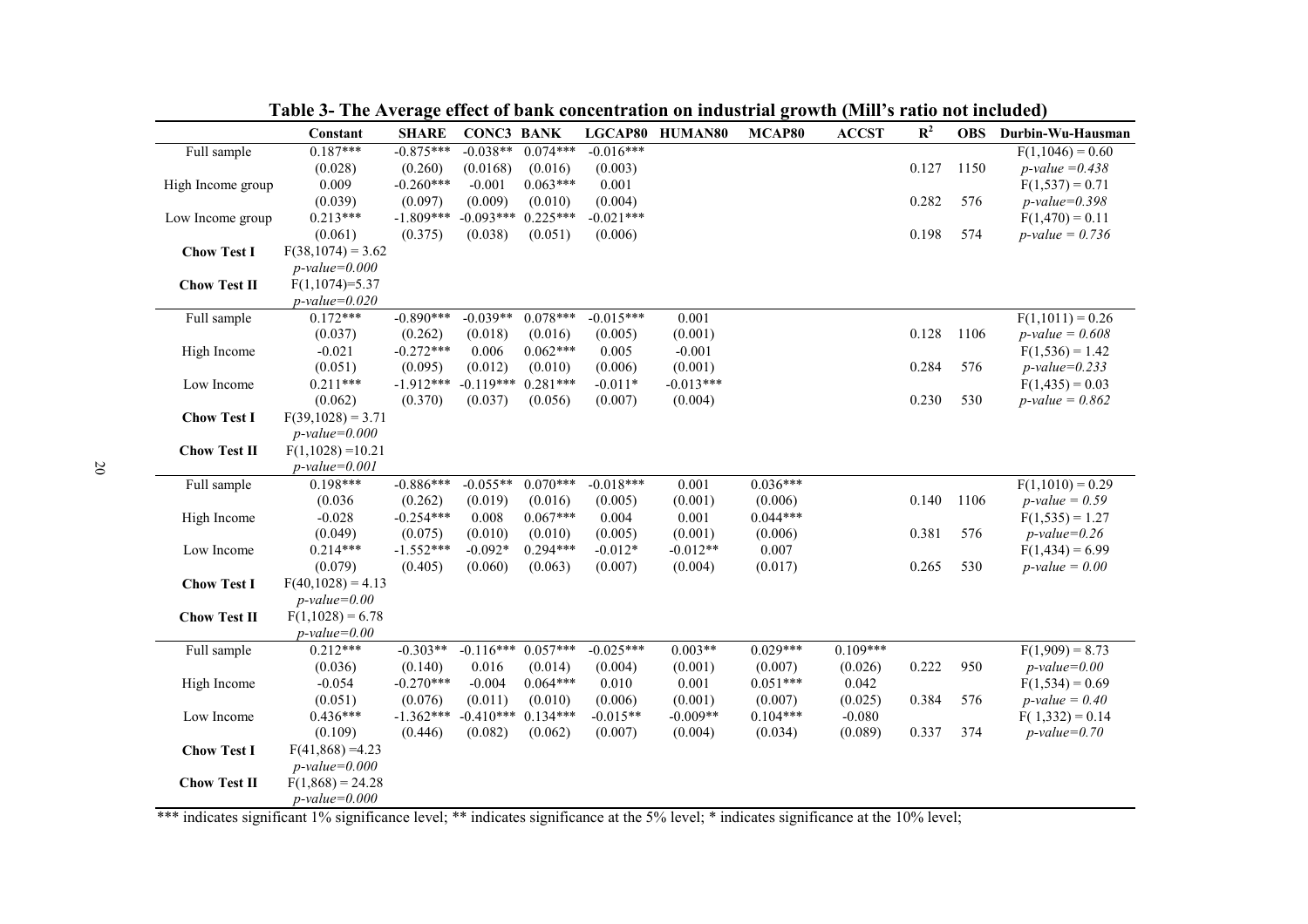# **Notes to Table 3**

The dependent variable is the average compounded rate of growth of real value added for each industrial sector in each country over the period 1980-1990. SHARE is industry *jís* share of manufacturing in country *k*. BANK represents banking development measured by the ratio private credit to GDP. CONC3 represents banking concentration measured by the sum of market shares (in terms of total assets) of the three largest banks averaged over the period 1989-1996. LGCAP80 is initial income per capita measured by the log of per capita income in 1980. HUMAN80 represents initial human capital measured by the average school years in the population over 25 in 1980. MCAP80 is stock market capitalization to GDP in 1980. ACCST represents the quality of accounting standards. Industry dummy variables are included in all regressions, but we donít report their coefficient estimates. Country dummy variables are not included in these regressions. Heteroskedasticity-consistent standard errors are reported in parentheses. OBS is the number of observations. The Durbin-Wu-Hausmann statistics test the null hypothesis that the use of instrumental variables doesn't change the estimation outcome. We report the IV estimates when the null hypothesis is rejected at 10% or less. The instruments used are: the rule of law, legal origin, total GDP and population. Chow test (I) tests the null hypothesis that the coefficient vectors are the same in the high-income and low-income groups. Chow test (II) tests the null hypothesis that the coefficients on CONC3 are the same in the high-income group and lowincome group. The high income countries are: Sweden, Norway, Germany, Denmark, France, Belgium, Netherlands, Canada, Finland, Japan, Australia, UK, Austria, New Zealand, Italy, Spain, Greece, Israel, Singapore, and Portugal. The low-income countries are: Bangladesh, India, Sri Lanka, Pakistan, Kenya, Zimbabwe, Egypt, Philippines, Morocco, Peru, Turkey, Jordan, Colombia, Korea, Brazil, Malaysia, Costa Rica, Chile, Mexico, South Africa, and Venezuela.